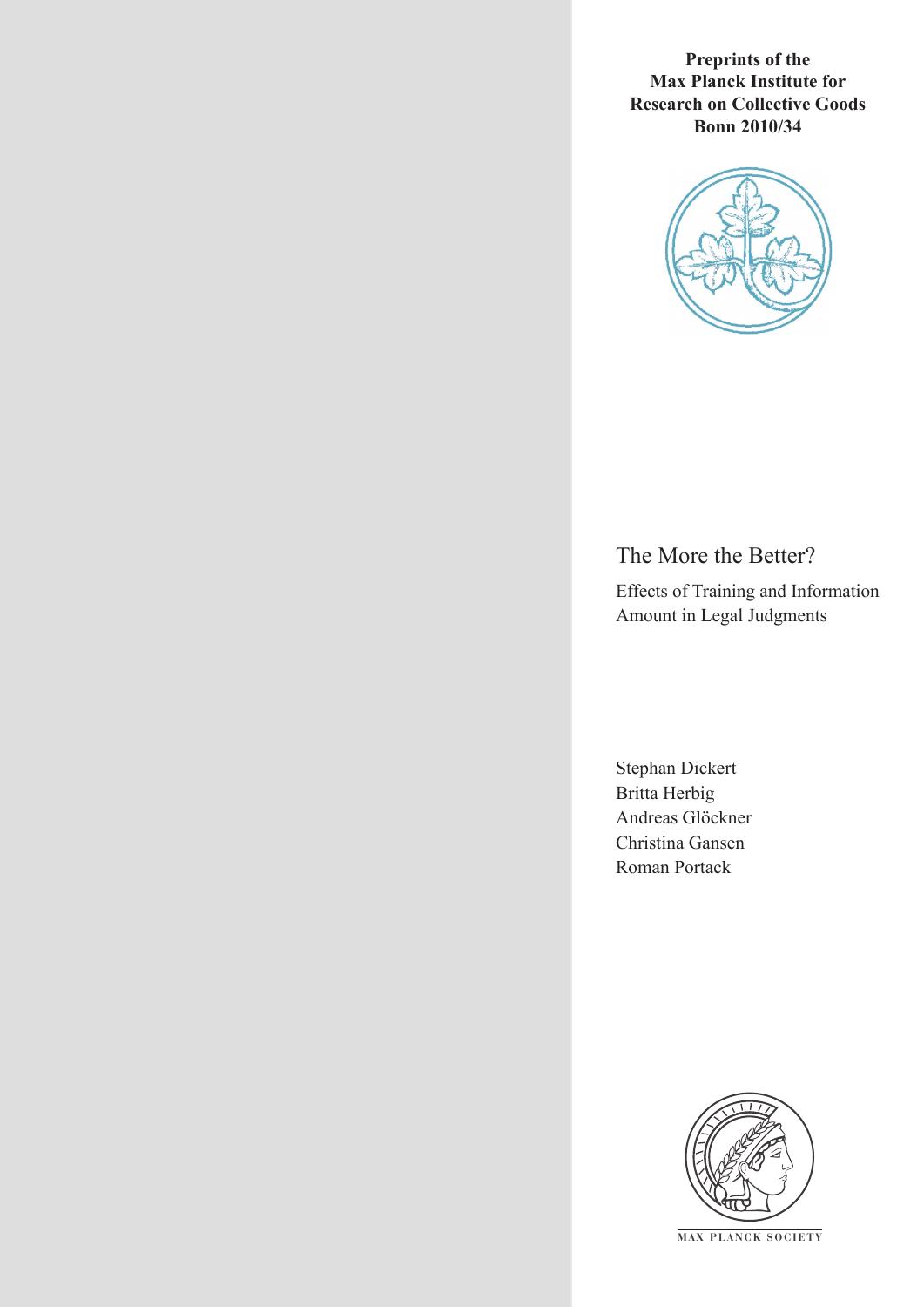

# **The More the Better?**

# **Effects of Training and Information Amount in Legal Judgments**

Stephan Dickert, Britta Herbig, Andreas Glöckner, Christina Gansen & Roman Portack

August 2010

Max Planck Institute for Research on Collective Goods, Kurt-Schumacher-Str. 10, D-53113 Bonn http://www.coll.mpg.de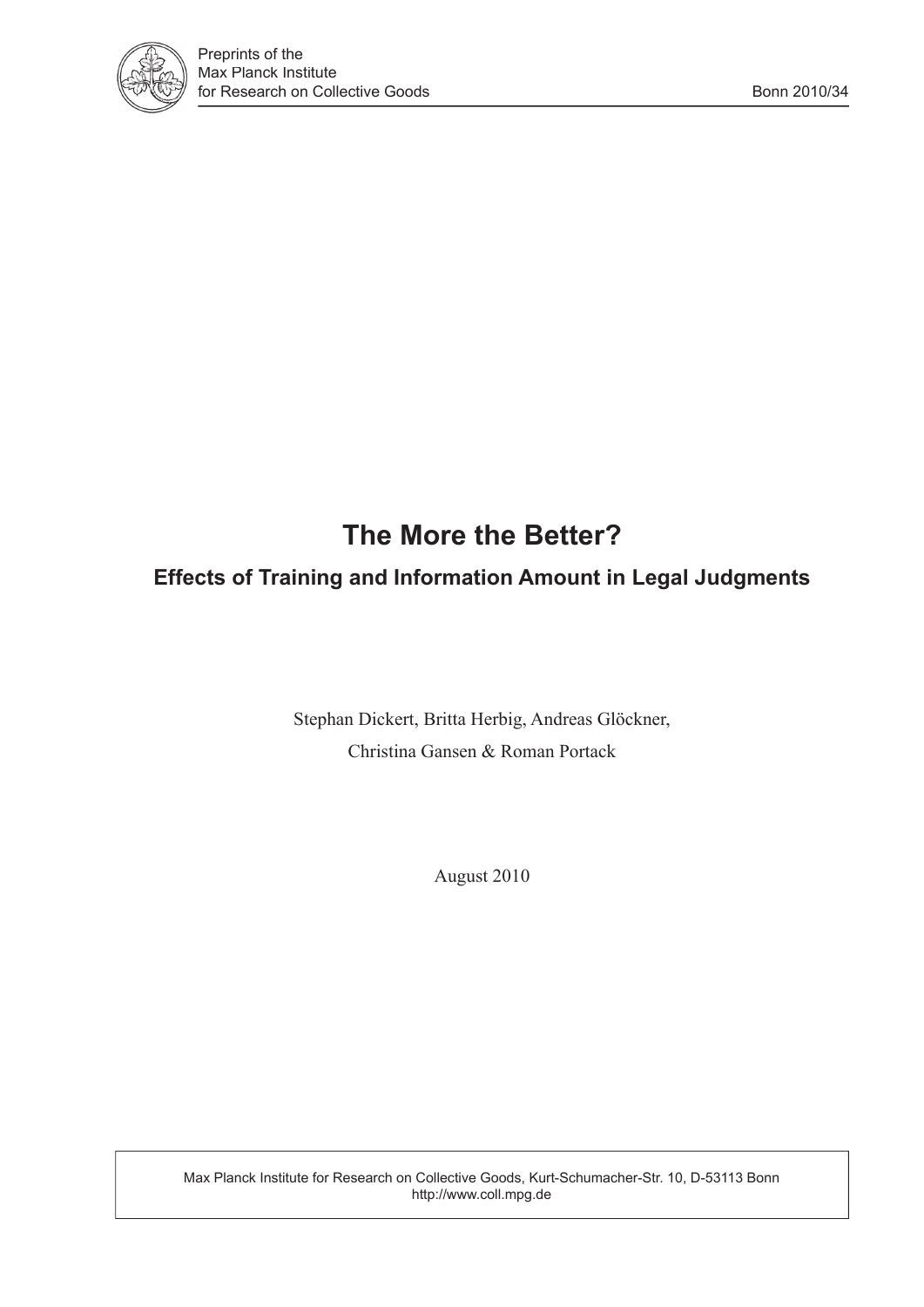# **The More the Better? Effects of Training and Information Amount in Legal Judgments1**

Stephan Dickert<sup>2</sup>, Britta Herbig<sup>3</sup>, Andreas Glöckner<sup>4</sup>, **Christina Gansen<sup>5</sup> & Roman Portack<sup>6</sup>**

#### **Abstract**

In an experimental study we investigated effects of information amount and legal training on the judgment accuracy in legal cases. In a two (legal training: yes vs. no) x two (information amount: high vs. low) between-subjects design, 90 participants judged the premeditation of a perpetrator in eight real-world cases decided by the German Federal Court of Justice. Judgment accuracy was assessed in comparison with the Court's ruling. Legal training increased judgment accuracy, but did not depend on the amount of information given. Furthermore, legal training corresponded with higher confidence. Interestingly, emotional reactions to the legal cases were stronger when more information was given for individuals without legal training but decreased for individuals with training. This interaction seems to be caused by fundamental differences in the way people construct their mental representations of the cases. We advance an information processing perspective to explain the observed differences in legal judgments and conclude with a discussion on the merits and problems of offering more information to lay people participating in legal decision making.

-

<sup>1</sup> We kindly thank Robert Mauro for helpful discussions on an earlier draft and Janet Kleber for help with manuscript preparation. Correspondence concerning this article should be addressed to Stephan Dickert, Max Planck Institute for Research on Collective Goods, Kurt Schumacher Str. 10, D-53113 Bonn, Germany. E-mail: dickert@coll.mpg.de

<sup>2</sup> Max Planck Institute for Research on Collective Goods, Bonn, Germany

<sup>3</sup> Institute for Occupational, Social and Environmental Medicine, Ludwig-Maximilians-University, Munich, Germany

<sup>4</sup> Max Planck Institute for Research on Collective Goods, Bonn, Germany

<sup>5</sup> University of Bonn, Germany

<sup>6</sup> University of Bonn, Germany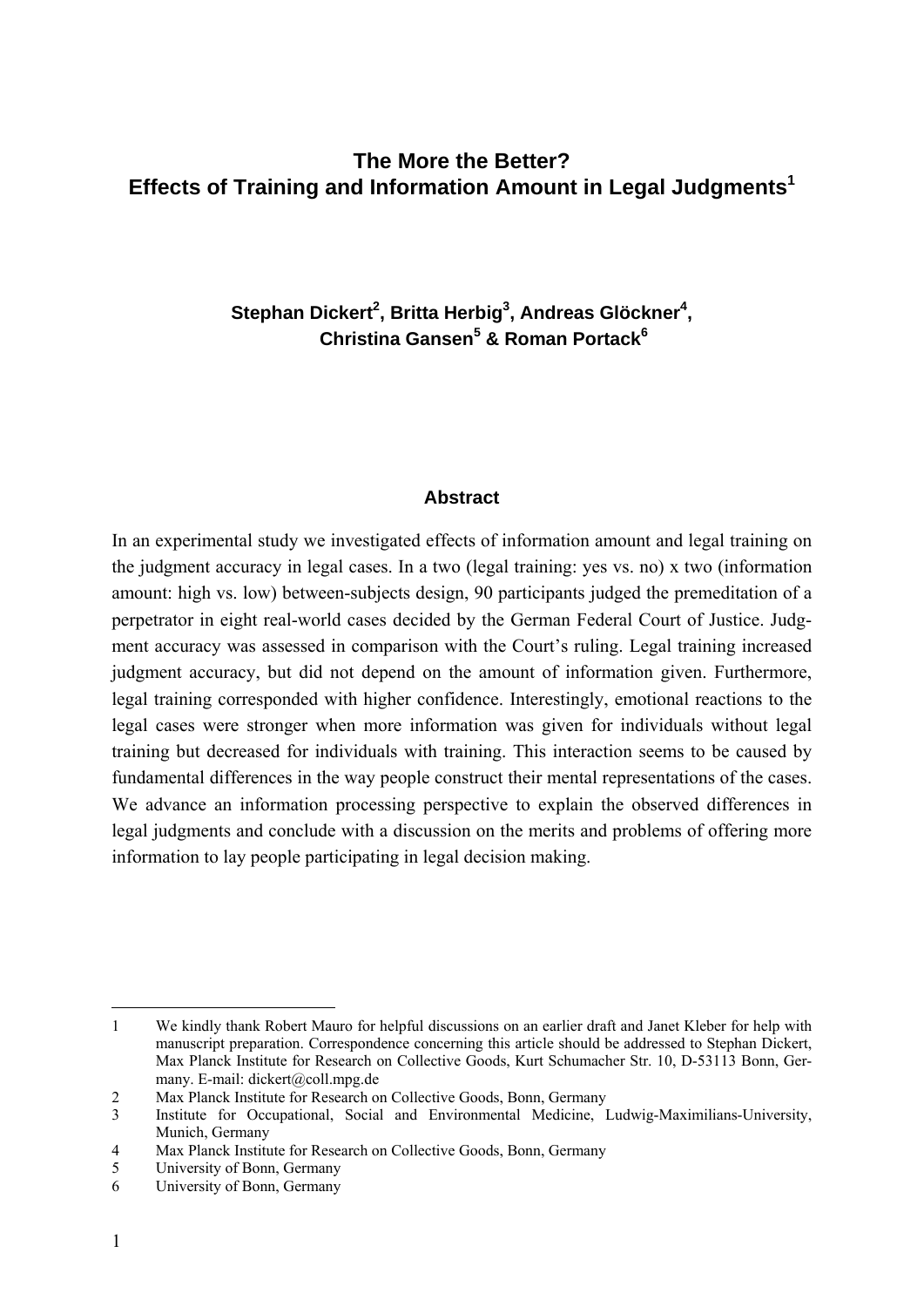# **Introduction**

A fundamental task for legal decision makers (e.g., jurors or judges) is to make just and coherent judgments. In making these judgments, usually an abundance of information about the specifics of the case at hand has to be processed. It is commonly agreed upon that the underlying information processing of legal judgments should be unbiased and not influenced by factors that are exogenous and unrelated to the judgment task. However, there is a large literature indicating irrational influences. It has been shown, for example, that legal judgments depend on whether they are made in foresight or with knowledge of what happened in hindsight (Hastie, Schkade, & Payne, 1999), that information is reevaluated in the decision process to fit better with the preferred verdict (Carlson & Russo, 2001; Simon, 2004; Simon, Snow, & Read, 2004), that irrelevant information changes the degree of penalty (Englich, 2005; Englich, Mussweiler, & Strack, 2006), and that mood has an influence on the verdict (Englich & Soder, 2009). These biases have been demonstrated for people with and without legal training (e.g., Guthrie, Rachlinski, & Wistrich, 2007), and judges with legal training showed a smaller magnitude for only a few of them (see Guthrie, Rachlinski, & Wistrich, 2000). While the impact of these biases may be slightly reduced by legal training, their influence on untrained individuals participating in legal court proceedings (i.e., jurors) might be particularly disconcerting given the prominent role ascribed to these individuals. Untrained legal decision makers are used in various functions in different legal systems (Ma, 1998). For example, in the US jurors fulfill the role of a community member judging the guilt of the defendant who is charged with a crime she (possibly) committed in that community. In the German legal system, lay judges are used in order to judge legal cases together with trained professionals (i.e., professional judges) in some legal courts (Machura, 2001, 2007). In both of these examples, lay judges are given little or no training in legal discourse but are tasked with judging the guilt of a defendant. More often than not, these judgments rest on how judges process the relatively complex material presented during the trial.

The different approaches of trained vs. untrained legal decision makers could, however, be a cause for concern and encourage a closer look at how training influences information processing and judgments in court. According to approaches explaining the development of expertise (see Holyoak, 1991, for an overview), legal training and experience influence the processing of information in complex ways (Blasi, 1995; Marchant & Robinson, 1999; Spellman, 2010) resulting in improved judgment quality (but see also below). It has been shown that with intense training people develop complex knowledge structures that help them process large amounts of information (Chase & Simon, 1973). A common assumption for decision making has been that deliberative information processing together with more complete information leads to better decisions (e.g., Shafir, Simonson, & Tversky, 1993). This should especially be the case in the legal realm, where we would hope that having all information available produces the fairest result of a trial. However, it is unclear whether more information leads to better legal decisions for untrained people, as they might not be able to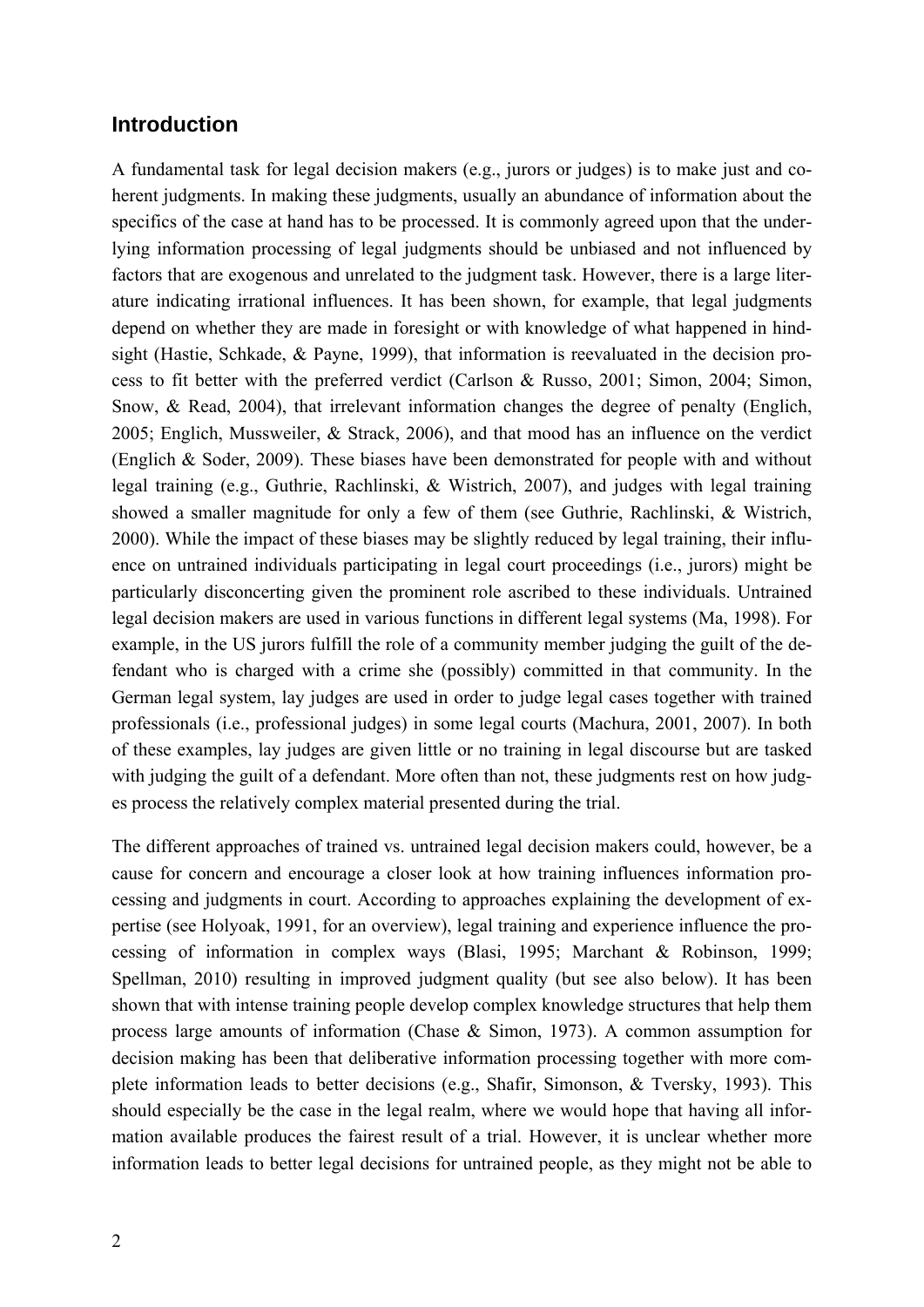process the information due to limited cognitive capacity and the fact that they lack specific knowledge structures that help them handle the increased amount of information. Moreover, due to their limited knowledge about legal decision making, untrained persons might be more susceptible to dilution effects (i.e., impact of diagnostic information on judgments and decision making is reduced when additional, non-diagnostic information is presented; cf. Nisbett, Zukier, & Lemley, 1981; Zukier, 1982). Persons with legal training should be better equipped to sort between legally relevant and irrelevant information.

Differences in the mental processes underlying judgments of trained vs. untrained legal decision makers likely rest on the different knowledge structures they can draw upon when considering the legal information presented. Whereas untrained judges often have to rely on their general knowledge to weigh evidence and decide whether a defendant is guilty of breaking the law, trained judges are expected to consult their complex theoretical knowledge and an abundance of practical experience (Blasi, 1995; Klein, 1993; Spellman, 2010; see also Kahneman & Klein, 2009). This expertise and the level of training is commonly thought to influence decision quality and judgment accuracy (e.g., correct appraisal of the evidence and appropriate confidence in their judgments) by helping trained legal professionals to process complex legal information more effectively. Research on expertise and decision making has shown that experts exhibit high, outstanding, and exceptional performance which is domainspecific, stable over time, and related to knowledge, experience and practice (cf. Sonnentag, 2000). However, the influence of legal training or legal expertise has been investigated only sporadically in expertise research (e.g., Marchant, Robinson, Anderson, & Schadewald, 1991, 1993; Nievelstein, van Gog, Boshuizen, & Prins, 2010). Nievelstein et al. (2010) showed that conceptual knowledge acquired by training is essential for solving legal cases, and also for efficiently using additional materials (e.g., lawbooks). Decision processes of legally trained vs. untrained persons in a domain with high density, relevance and public visibility of decisions need careful study to better understand the underlying mechanisms and mental representations leading to accurate judgments. Besides superior knowledge, factors that might differ for trained and untrained people making legal judgments are the ability to handle more and more complex information, the mental representation of legal information, confidence in one's own judgments, and emotional reactions to the content of the legal scenarios.

Training in a specific domain typically leads to more efficient information processing and to better judgments (e.g., Reyna & Lloyd, 2006; Ste-Marie, 1999). Training in legal decision making should therefore result in better selection and weighting of the available information. This efficiency should lead individuals with legal training to be able to handle more (and more complex) information better than individuals without legal training. Complexity can be defined as tasks, situations etc. that contain a high amount of information with manifold interrelations between them (e.g., Dörner & Schaub, 1994). Legal decision making is in most parts a highly complex task: For example, a judge not only has to consider information from a case, but also the laws and the interdependency between both (e.g., whether certain laws are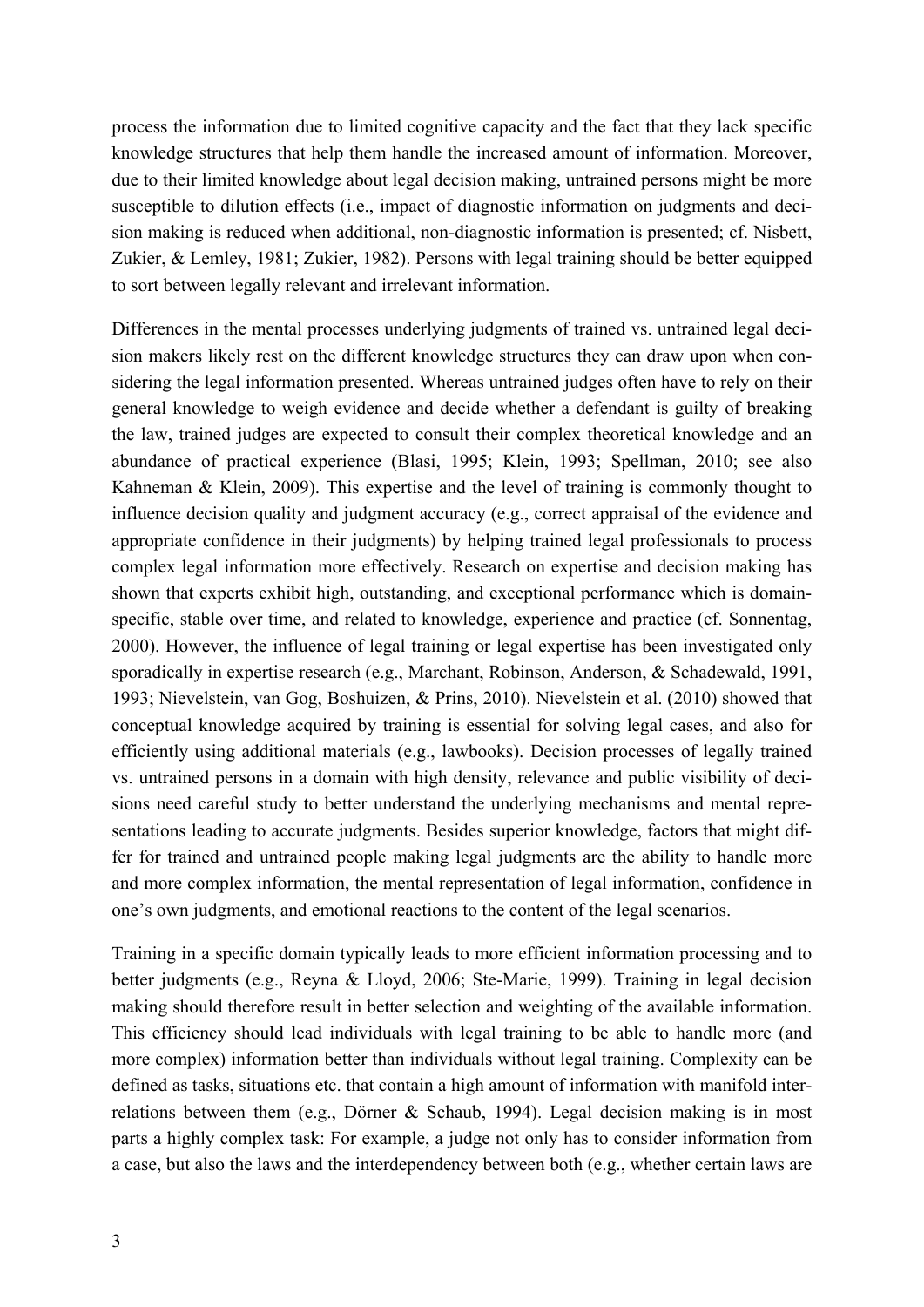applicable in a certain case or not). Research has shown that experts usually fare better in adapting to and dealing with complexity than novices (e.g., Haerem & Rau, 2007). Their knowledge is more complete, contains less incorrect parts, and is better integrated (e.g., Büssing & Herbig, 2003; Sonnentag, 2000).

A direct consequence of the differences in knowledge and information search of people with and without domain specific training is a difference in the way complex tasks are mentally represented – both structurally and in terms of content. It is, for example, reasonable to assume that people without legal training do not represent a crime in terms of legal categorizations while people with legal training could be expected to do just that. Moreover, concepts like encapsulated knowledge (e.g., Boshuizen & Schmidt, 1992) or chunking (e.g., Lesgold, Rubinson, Feltovich, Glaser, Klopfer, & Wang, 1988) refer to structural dissimilarities depending on expertise; that is, people with training and experience being able to store large quantities of information as one chunk but having access to all information if the necessity for a more detailed mental representation arises. Moreover, mental representations should mirror the differences between trained and untrained individuals in perceiving complexity (Haerem & Rau, 2007) and give rise to judgment confidence and emotional responses to the information.

The confidence in a legal judgment is an important part in good legal decision making as it serves as an internal check for the quality in the judgment. When confidence is low, additional information might be sought or the presented information weighted in a different way to produce greater confidence in one's judgment (cf. Glöckner & Betsch, 2008). When information is processed in a way that establishes a coherent mental representation of the legal material (e.g., a clear mental image of the sequence of events in a crime), confidence is usually higher (Holyoak & Simon, 1999). Lichtenstein and Fischhoff (1977) showed that people – and especially experts – tend to be overconfident in their judgments in probability tasks (also Goodman-Delahunty, Granhag, Hartwig, & Loftus, 2010, for legal case predictions). It has been demonstrated that overconfidence is one of the downsides of bi-directional reasoning and story-construction processes that are used for solving legal cases (e.g., Holyoak & Simon, 1999; Simon, 2004; Read, Vanman, & Miller, 1997, see also Pennington & Hastie, 1986, 1988, 1992). That is, in striving for coherence in the mental representation (or mental model) of the case, the validity of initial information changes in the direction of the emergent interpretation, which in turn leads to higher confidence in the judgment. "[T]he greater the transformations of the mental models, the higher the confidence experienced" (Simon, 2004, p. 533). Greater knowledge in a specific domain and a more coherent mental model could therefore result in greater confidence.

Emotional responses to a case also depend on the underlying information processes and the mental representation of the case (e.g., Ask & Granhag, 2007). It is not uncommon that the content of criminal cases evokes strong emotional reactions as violations of laws are often also violations against social or moral norms, which have the potential to evoke strong emo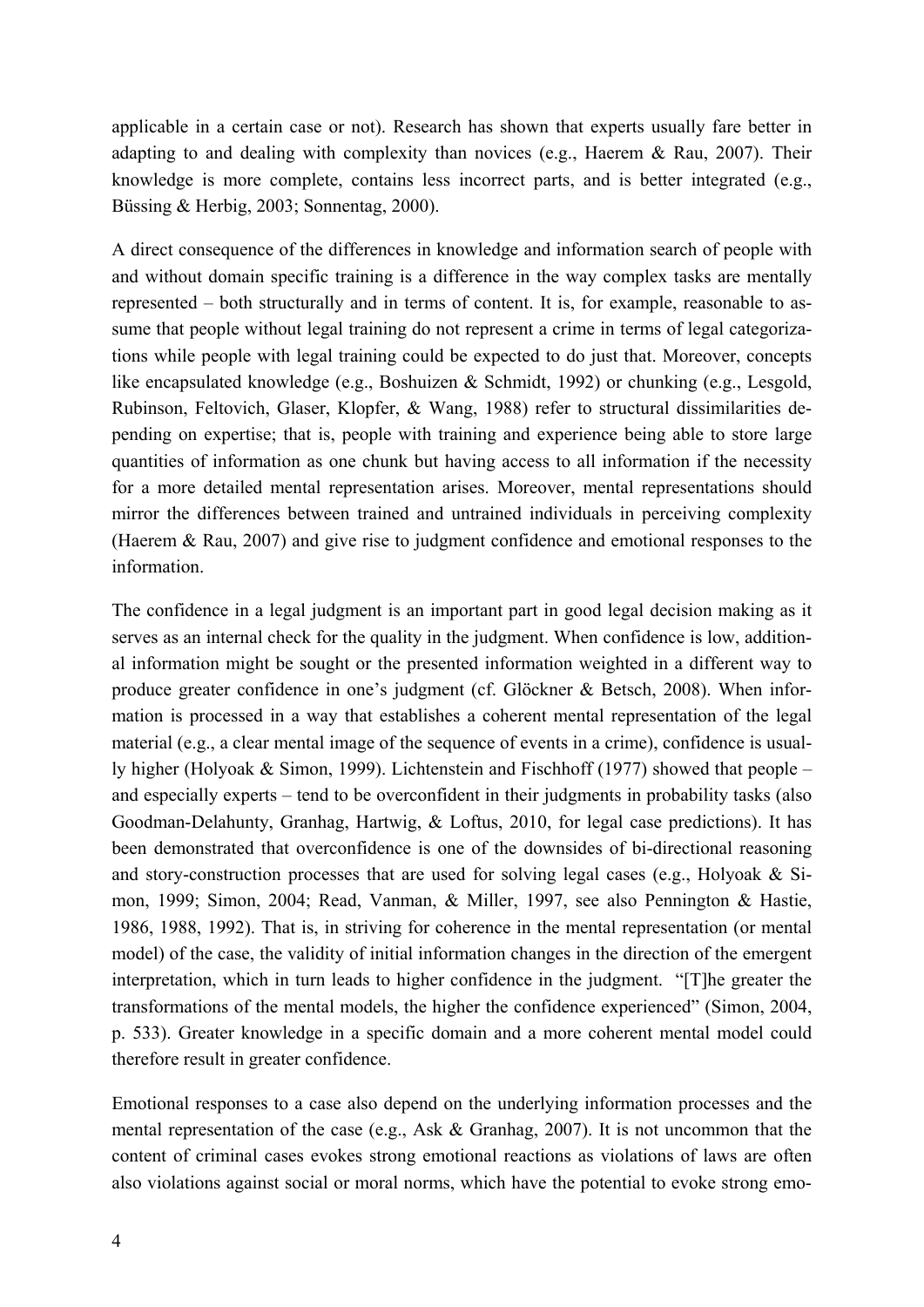tional reactions (e.g., anger, disgust, etc.). Moreover, laws accommodate for emotions to be causally related to criminal actions (e.g., crimes of passion are treated differently than coldblooded crimes). The link between emotional responses to criminal behavior and legal judgments is therefore not new, but has been an integral part of jurisdiction (Feigenson & Park, 2006). It is of note that emotional responses of judges to legal material are generally seen as a source of bias that degrade judgment quality. This may stem from the common belief that legal decision making should be rule-based and built on careful deliberative analysis void of emotion However , the biasing function of emotions may depend on the level of legal training (Englich & Soder, 2009; Wessel, Drevland, Eilertsen, & Magnussen, 2006). If legal training leads to better calibrated mental representations and information processing, then we would expect individuals with such training to neglect biasing emotional responses or even to be able to build mental representations of the task that are based on abstract categories that do not evoke emotional responses at all.

Research on judgment and decision making provides plenty of evidence that emotions (Bechara, Damasio, Tranel, & Damasio, 1997; Finucane, Alhakami, Slovic, & Johnson, 2000; Luce, Bettman, & Payne, 1997; Luce, Payne, & Bettman, 1999, 2001; Naqvi, Shiv, & Bechara, 2006) and the amount of information to process (Dijksterhuis, Bos, Nordgren, & van Baaren, 2006; Payne, Bettman, & Johnson, 1992) strongly influence decision processes (e.g., Feigenson & Park, 2006). Contrary to the assumption that emotions degrade decision performance, research has also shown the merits of emotions in good decision making (e.g., Dickert & Peters, under review; Schwarz, 2002; Schwarz & Clore, 1983; Slovic, Finucane, Peters, & MacGregor, 2002). In legal scenarios, this might depend in large part on the type of emotional response and its match with the legal standard. For example, a particularly heinous crime might evoke negative emotions that are actually in accord with ruling against the defendant. The interesting question is whether individuals trained (vs. untrained) in legal studies develop different emotional responses or whether they screen the information without reacting affectively.

In the present experiment we used legal cases recently decided by the German Federal Court of Justice to investigate the effects of amount of case-information (as one part of complexity) and legal training on the quality of legal judgments, confidence in the accuracy of those judgments, and emotional responses to the case material. Specifically, we manipulated the amount of information that people with and without legal training had to process by giving additional information about the legal case in question. Using cases already decided by the German Federal Court of Justice provided us with an outside criterion for judgment accuracy.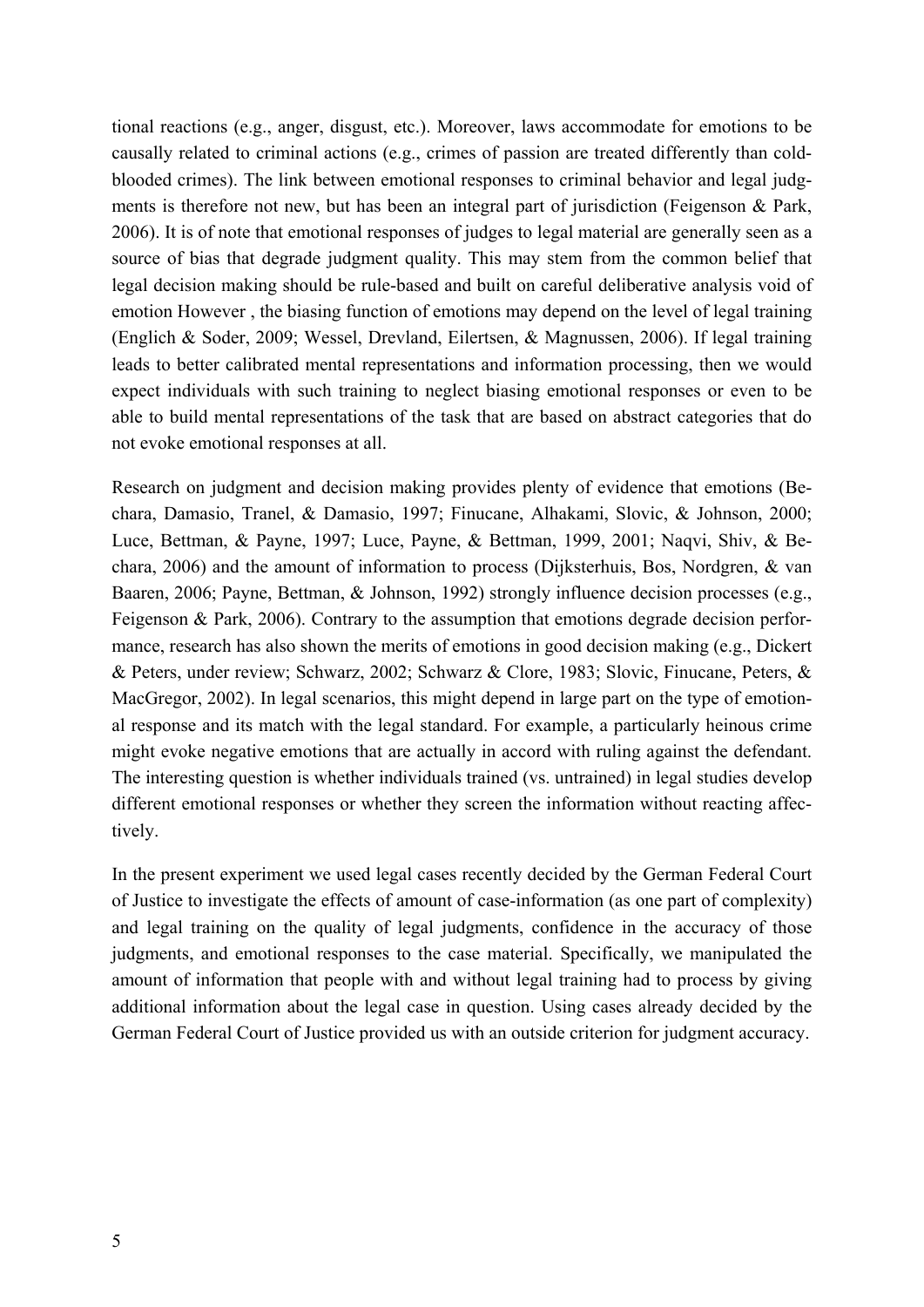# **Hypotheses**

#### **Judgment accuracy**

We expected that the accuracy of legal judgments depends on legal experience, such that individuals with advanced legal training would outperform those without training (H1a). Providing more information should make it more difficult to focus on the relevant parts, resulting in degraded judgment accuracy (H1b). However, the negative effect of information amount likely depends on legal training, such that individuals with legal training should be better able to deal with a higher amount of information than individuals without training (H1c).

#### **Confidence**

We hypothesized that individuals with legal training would be more confident in their judgments (H2a). Consistent with hypothesis H1c, we also predict that for individuals with legal training more information would lead to higher confidence whereas the opposite effect would be observed for individuals without legal training (H2b).

#### **Emotions**

We expected that individuals with legal training process and integrate information in categories that accord with their existing legal knowledge, resulting in less emotional reactions (H3a). Additionally, we expected legal cases with more information to lead to more vivid mental representations of the crimes and thereby increasing emotional reactions (H3b). However, this effect might be particularly driven by individuals without legal training (H3c).

# **Method**

#### **Participants and Design**

Ninety students from the University of Bonn participated in this study which was part of a 2 hour experimental battery with other studies on unrelated topics. The sample consisted of 49 male and 41 female participants, with ages ranging from 19 to 53 ( $M = 24.1$ ,  $SD = 4.48$ ). Fifty were law students with advanced legal training (5th to 12th semester) with the majority being shortly before the final bar exams (67% 7th semester and higher) and the other 40 participants were students of other subjects in various stages of their studies. The sample of advanced law students consisted of 19 females and 31 males, ranging from 22 to 30 years  $(M = 23.8, SD = 1.39)$  in age; the lay sample comprised 22 females and 18 males, with ages ranging from 19 to 53 years ( $M = 24.4$ ,  $SD = 6.5$ ). A manipulation check of self-rated experi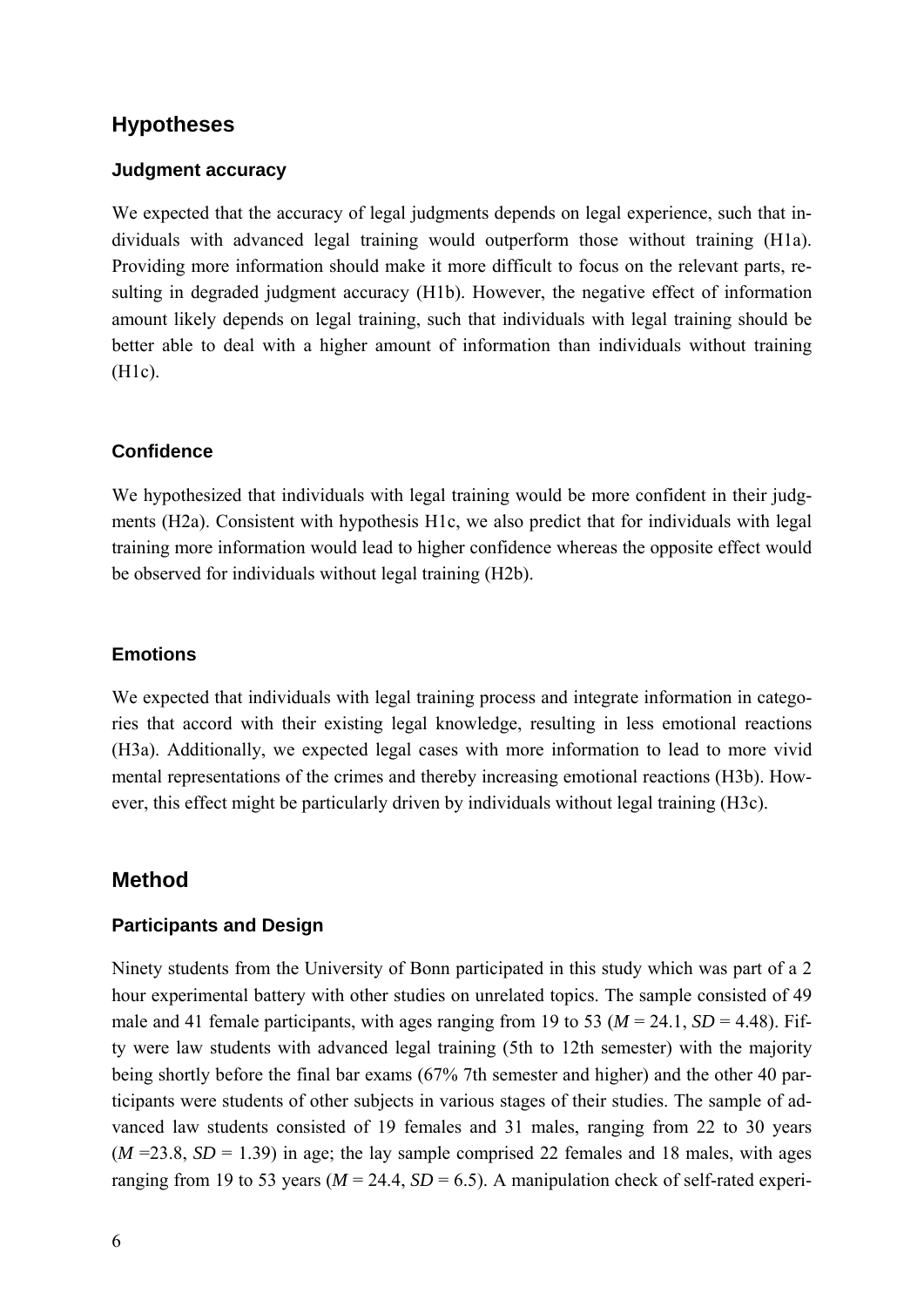ence with legal topics in general (1 = no experience at all, 5 = expert;  $M_{\text{trained}} = 3.5$ ;  $SD_{\text{trained}} =$ .51;  $M_{\text{untrained}} = 1.7$ ;  $SD_{\text{untrained}} = .51$ ), criminal law  $(M_{\text{trained}} = 3.2$ ;  $SD_{\text{trained}} = .63$ ;  $M_{\text{untrained}} = 1.6$ ;  $SD_{untrained} = .60$ ) and theories of premeditation ( $M_{\text{trained}} = 2.8$ ;  $SD_{\text{trained}} = .79$ ;  $M_{untrained} = 1.5$ ;  $SD$ <sub>untrained</sub> = .60) supported their assignment to the subsamples (all differences  $t > 8.0$ ,  $p <$ .001). Participants were then randomly assigned to one of two information amount conditions (see below). Thus, we used a 2 (advanced legal training: yes vs. no)  $\times$  2 (information amount: high vs. low) between-subject design.

#### **Case material**

Cases were selected from the domain of criminal law, specifically cases of manslaughter with the crucial question of premeditation<sup>7</sup>. Real cases documented in legal data bases were researched and selected based on three criteria: First, verdicts of the German Federal Court of Justice regarding the case had to be available (see below). Second, cases had to be recent enough to prevent that participants with advanced legal training might recognize them from their studies. And third, cases should not be too complex in order to allow a case summary of about half a page without loosing critical information. From the available material eight cases were chosen (see appendix for a detailed example): A landlord causing a gas explosion and killing tenants, a deadly fight after a visit to the pub, a robbery at a newsstand, child abuse under the influence of alcohol, a rape attempt after an evening spent together, a shooting by a homeless person, aggressive driving leading to a serious accident, and rape and robbery with fatal consequences. All cases were then condensed and structured in the same way: Description of offender, victim and their relation followed by an account of the sequence of events, and finally, a statement on the harm done to the victim. After reading each case, participants had to answer the question if the offender's action was premeditated or not. The sequence of the cases followed a fixed randomized order.

#### **Information amount**

As detailed above, judgments of persons with different levels of legal training should be influenced differentially by the amount of available case information. Each selected case was prepared in two different versions: one with less information containing 11 to 13 basic propositions (as a measure of information content) and the other with more information comprising 20 to 24 propositions. Version 2 was exactly identical to Version 1 except for the additional propositions. A critical point was that these additional pieces of information were chosen from the original case material but followed the main objective to be not more informative

 $\frac{1}{7}$  German law does not use different terms for intentionality in different types of offenses. As five out of eight cases involve a killing we will use the term "premeditation" in the remainder of the paper although three cases describe non-lethal assaults.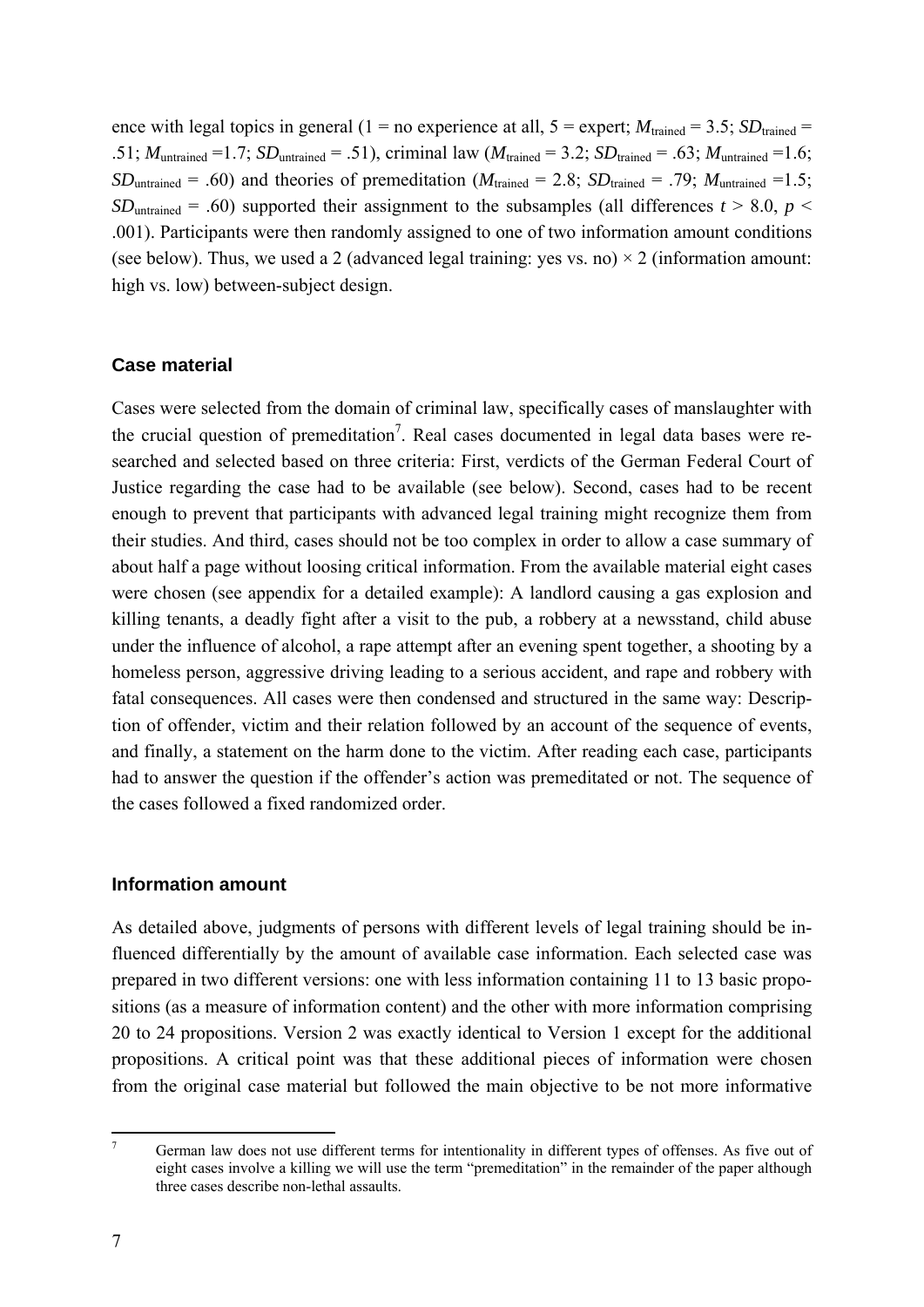for answering the question of premeditation than the basic information. In a pre-test with participants from the same subject pool (containing both student with and without legal training) investigating the relevance and validity of the propositions, we found that the basic propositions were rated significantly more relevant to the premeditation judgment than the additional propositions,  $F(1,70) = 28.7$ ,  $p < .001$ ,  $\eta^2 = .29$ . Moreover, the additional propositions were rated as being less valid cues for the judgment than basic propositions,  $F(1,70) = 14.9$ ,  $p \le$ .001,  $\eta^2$  = .18. Also, this main effect was stable for both trained and untrained participants of the pre-test, as a non-significant interaction showed,  $F < 1$ ,  $p > .367$ , verifying that any effects of information content are not due to differential validity of the additional propositions.

#### **Materials and Procedure**

Participants were randomly selected to receive one of the two versions (high vs. low amount of information). After reading each case material, participants had to decide if the offender's crime was premeditated or not and indicate on an 11-point Likert scale how confident they were of their decision  $(0 =$  absolutely uncertain,  $10 =$  absolutely certain). Two items were used to investigate participants' emotions: Emotional arousal and the valence of the experienced emotion. As all cases consisted of crimes against persons, we limited the questions to assess unpleasant activation (i.e., negative valence and high/low arousal). On 11-point Likert scales, we asked participants *How strongly are you affected by this case?* ( $0 =$  not at all,  $10 =$ very strongly) and *How negative is your emotional reaction to this case?* (0 = neutral, 10 = very negative). As the internal consistency of these items was very high (Cronbach's α between .72 and .89 for individual cases; overall  $\alpha$  = .96), we pooled them into a single Emotion scale. To get a first impression on the mental representations of the cases, we asked participants at the end of the experiment if the cases were evocative of a specific mental picture and to briefly describe it. These qualitative data were then coded and analyzed (see result section).

# **Results**

#### **Judgment accuracy**

Since our research questions concern judgment accuracy, we used the verdicts of the German Federal Court of Justice (the highest appellate court in Germany for civil and criminal cases) on the question of premeditation in each of the eight cases as an external criterion for participants' accuracy. Accurate judgments were thus operationalized as "hits" (premeditation was present) or correct rejections (premeditation was not present). Descriptive data on accuracy show that legal training resulted in more accurate judgments in general, and that this does not seem to depend on information amount (see Figure 1a). To test our hypotheses, we conducted a logistic regression predicting accuracy with legal training, amount of information, and the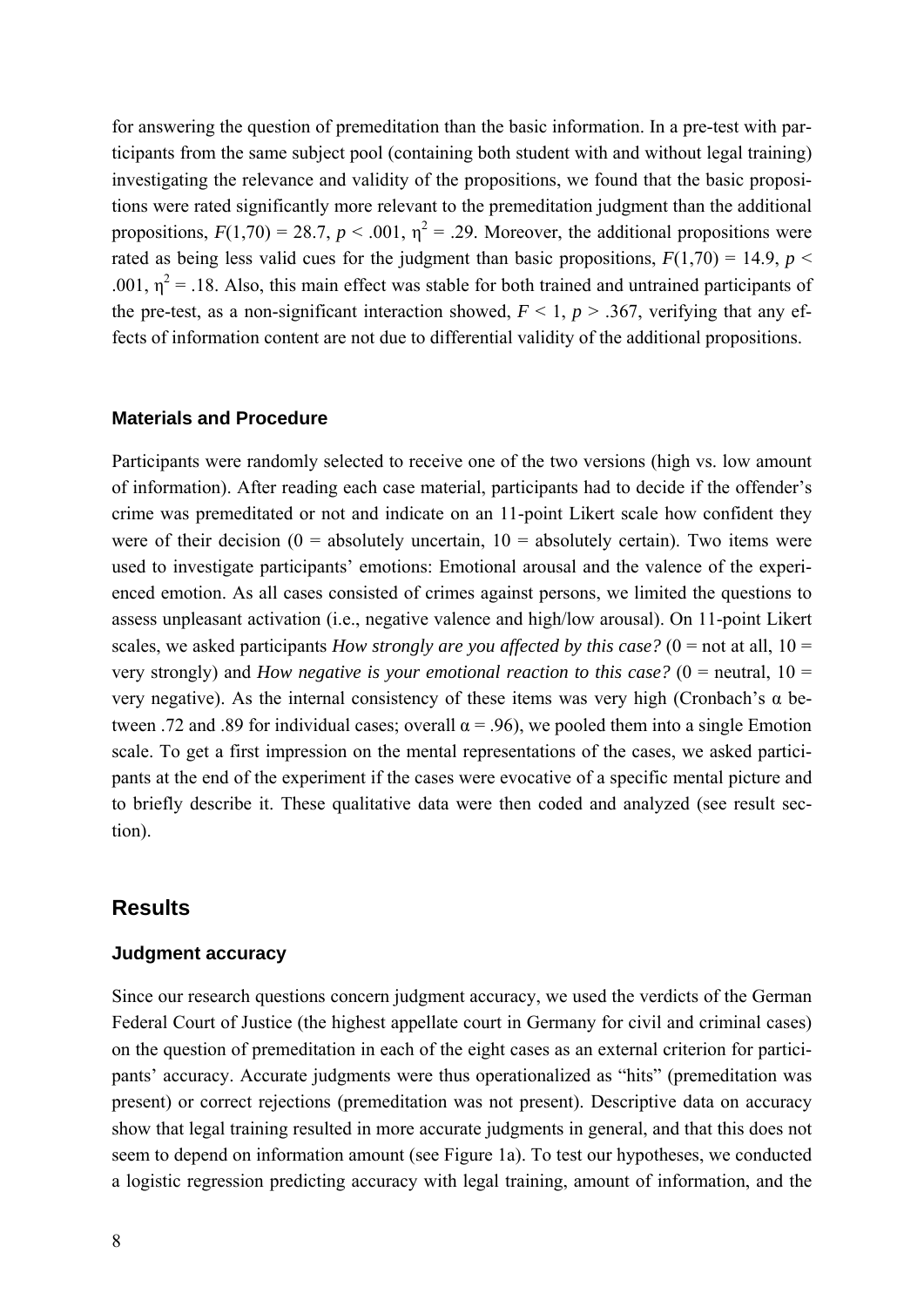interaction between the two predictors. Additionally, dummy variables were included to control for case-specific variance. In this and all following regressions we corrected for clusters in observations due to repeated measurement and violations of homoscedasticity using STATA standard procedures (i.e., CLUSTER, ROBUST; Gould, Pitblado, & Sribney, 2006; Hayes & Cai, 2007; Rogers, 1993). Not surprisingly and in support of H1a, we found that legal training predicts better judgment accuracy (Table 1). In line with the descriptive data, the results indicate that individuals with legal training were more likely to judge a case correctly than individuals without legal training. The odds ratio indicates that the ratio of the odds of being correct as compared to wrong is for people with legal training 1.8 as high as for people without legal training. Stated differently, the marginal effect of legal training is 14%. However, varying the amount of information did not produce differential accuracy (H1b). We also did not find evidence for an interaction effect (H1c), suggesting that individuals with legal training did not benefit differentially from additional information compared to individuals without legal training.

|                          | Judgment<br>Accuracy |
|--------------------------|----------------------|
|                          |                      |
| Amount of information    | 0.868                |
| $(1 = high vs. 0 = low)$ | $(-1.19)$            |
|                          |                      |
| Legal training           | 1.800***             |
| $(1 = yes vs. 0 = no)$   | (4.90)               |
|                          |                      |
| IE Amount * Training     | 0.869                |
|                          | (-0.58)              |
| Observations             | 719                  |
| Pseudo $R^2$             | 0.017                |

**Table 1:** Logistic Regression for Judgment Accuracy

Exponentiated coefficients; SEs corrected for 90 clusters in observations due to repeated measurement; *z* statistics in parentheses

\*\*\* *p* < 0.001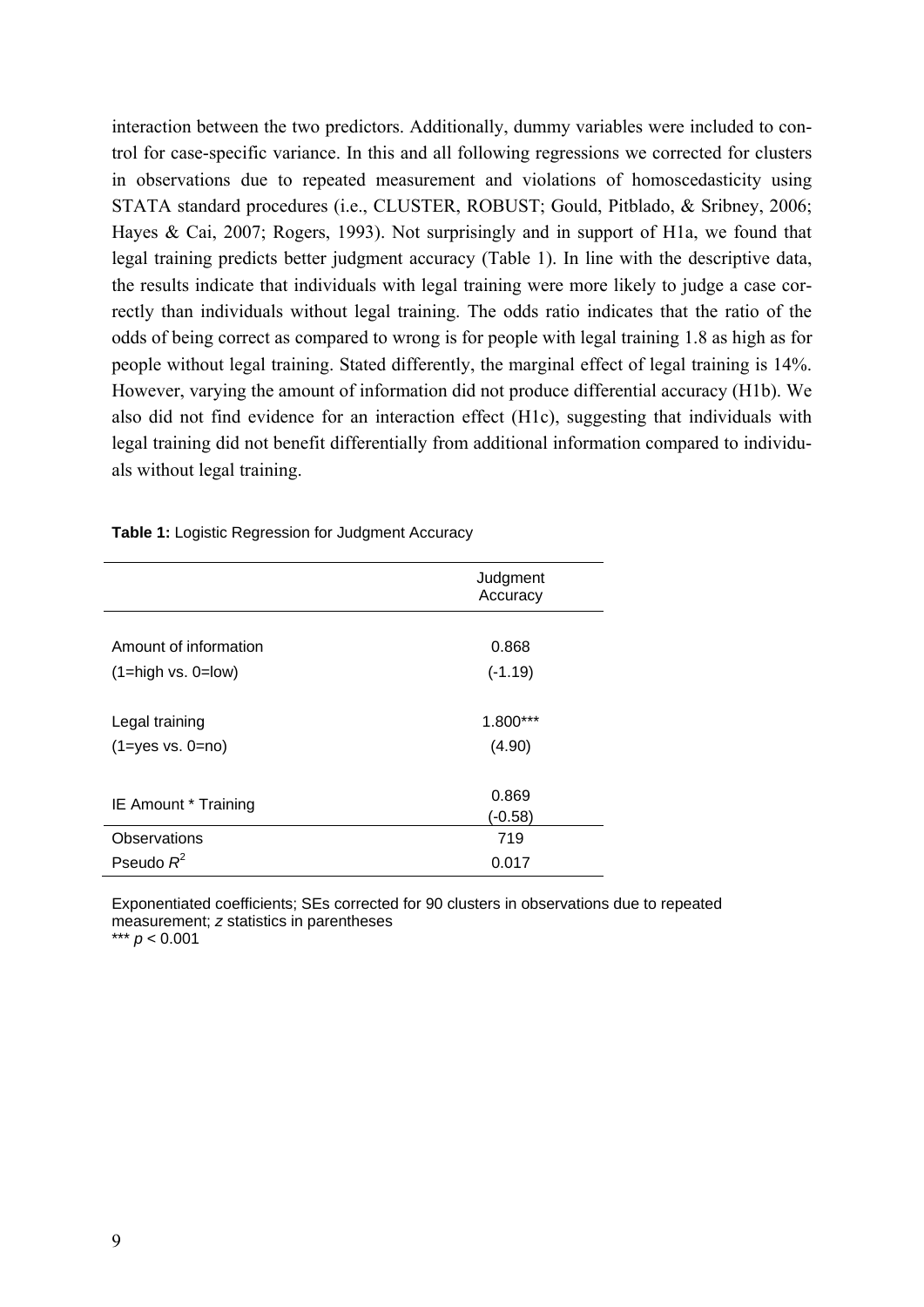

**Figure 1:** The Effects of Legal Training and Information Amount

Note. Error bars indicate *SE*s corrected for clusters in observations due to repeated measurement.

### **Confidence Ratings**

We expected that confidence would be influenced by legal training in that individuals with legal training should show higher confidence (H2a), which was descriptively supported by the data (Figure 1b). Confidence ratings were analyzed by linear regressions with legal training, amount of information, and the respective interaction as predictors (Table 2). We found support for H2a in that legal training (vs. no legal training) corresponded to higher confidence in participants' judgments. However, neither the interaction nor the main effect for information amount reached conventional significance levels. Thus, we did not find support for H2b, which suggests that individuals with legal training do not become more confident with increasing information. In fact, the data descriptively looks like individuals without legal training increase their confidence when more information is given, whereas confidence of individuals with legal training is somewhat less affected by varying information amounts.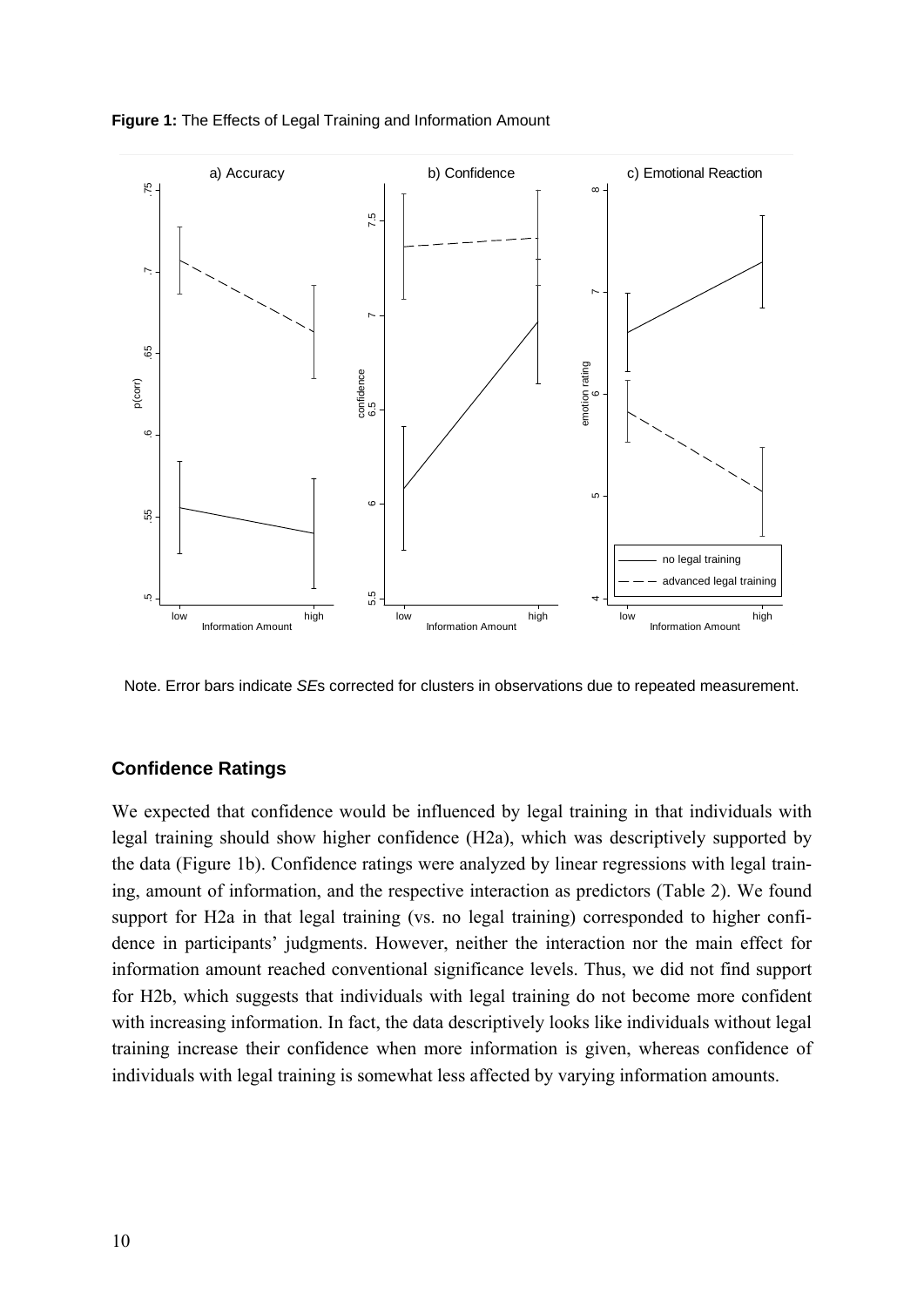**Table 2:** Linear regression for confidence and emotional ratings

|                           | (1)        | (2)                   |
|---------------------------|------------|-----------------------|
|                           | Confidence | <b>Emotion Rating</b> |
| Amount of Information     | 0.418      | $-0.128$              |
| $(1 = high vs. 0 = low)$  | (1.42)     | $(-0.32)$             |
| Legal Training (1=yes vs. | $0.862**$  | $-1.512***$           |
| $0 = no$                  | (2.88)     | $(-3.80)$             |
| IE Amount*Training        | $-0.836$   | $-1.475*$             |
|                           | $(-1.40)$  | $(-1.85)$             |
| Constant                  | $7.003***$ | $6.110***$            |
|                           | (47.59)    | (30.90)               |
| Observations              | 718        | 718                   |
| Adjusted $R^2$            | 0.040      | 0.092                 |

*t* statistics in parentheses; SEs corrected for 90 clusters in observations due to repeated measurement

+ *p* < 0.10, \* *p* < 0.05 (one-tailed), \*\* *p* < 0.01, \*\*\* *p* < 0.001

#### **Emotions**

We expected that individuals with legal training would be less emotionally reactive to the content of the cases (H3a), that more information leads to clearer mental representations and stronger emotional reactions (H3b), and that this latter effect is stronger for individuals without legal training. The data descriptively support all three hypotheses (Figure 1c). To test the hypotheses statistically, we regressed emotional ratings on legal training (yes vs. no), amount of information and the interaction between the two predictor variables (see Table 2). Results show the predicted main effect of legal training (H3a), such that individuals without legal training reported stronger emotional reactions to the legal cases. While we did not find support for the predicted main effect of information amount (H3a), a significant interaction supports our hypothesis in a one-sided test (H3c). Specifically, whereas individuals with legal training reported weaker emotional reactions with increasing amount of information, individuals without legal training indicated stronger emotional reactions when more information was given.

#### **Explorative analysis of mental representations**

To investigate the mental representations underlying confidence ratings and emotional reactions, we conducted an explorative analysis of participants' reported mental representations of the legal case. The qualitative data on the mental representation were coded along a mixed content- and theory-driven code system (cf. Miles & Huberman, 1984). Each written statement on a case was analyzed for seven different codes that gathered the theme, details and personal involvement in the mental representation. Specifically, each statement was coded whether a *legal term* was used or not; whether it was *general or specific;* whether it was *ex-*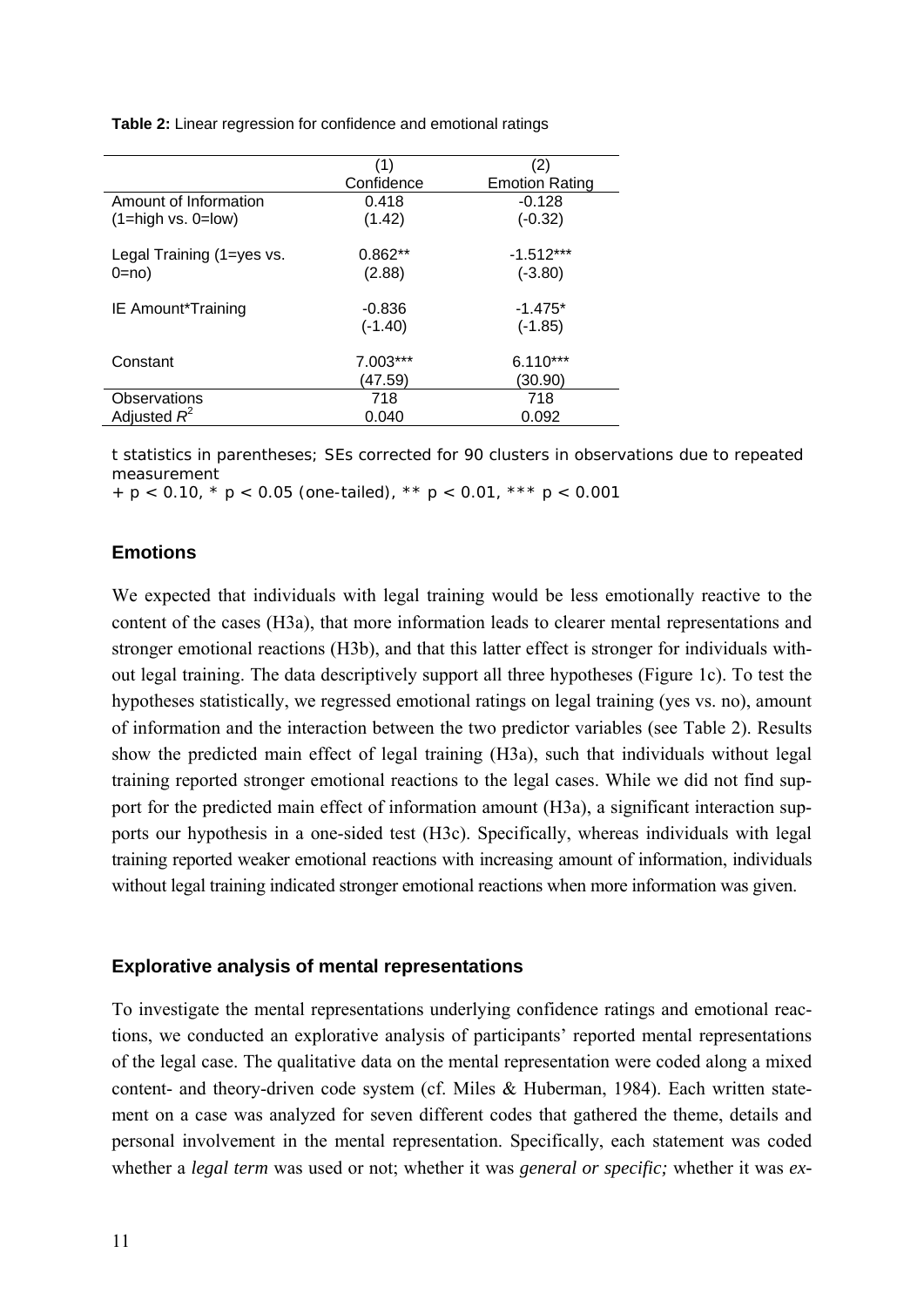*patiated upon or merely stated*; whether *self-involvement* was stated or not; whether a reference to the *offender* was made or not; whether a reference to the *victim* was made or not; and – if applicable – whether a fictitious (e.g., film, TV) or a real-life situation was stated. Overall, 253 statements were given by the participants and coded by two independent raters. After rating the first 50 statements results were compared, differences discussed and the code descriptions refined where necessary. In a second step, all statements were rated anew. Interrater-reliability ranged from good (general or specific: Kendall's  $\tau = .68, 86.2\%$  agreement) to very good (self-involvement: Kendall's τ = .97, 99.6% agreement).

Figure 2 summarizes the results for the mental models of persons with and without legal training. Three codes show a systematic pattern. As could be expected, legal terms are significantly more often present in the mental representation of individuals with legal training than in the representations of individuals without such training (Mann-Whitney  $U = 180.5$ , exact *p* < .001). Moreover, persons without legal training show a higher involvement of self (Mann-Whitney  $U = 307.5$ , exact  $p = .013$ ) and more references to real-life situations (Mann-Whitney  $U = 313.0$ , exact  $p = .050$ ) than participants with legal training. That is, whereas participants with advanced legal training represent cases in more legal (abstract) terms, the cases seem to evoke memories of real situations and a higher personal involvement in people without legal training. Participants with legal training also expatiated more upon the cases than persons without training, however, this effect did not reach conventional significance level (Mann-Whitney *U*=337.5, exact *p*=.085).





Note. Error bars indicate *SE*s.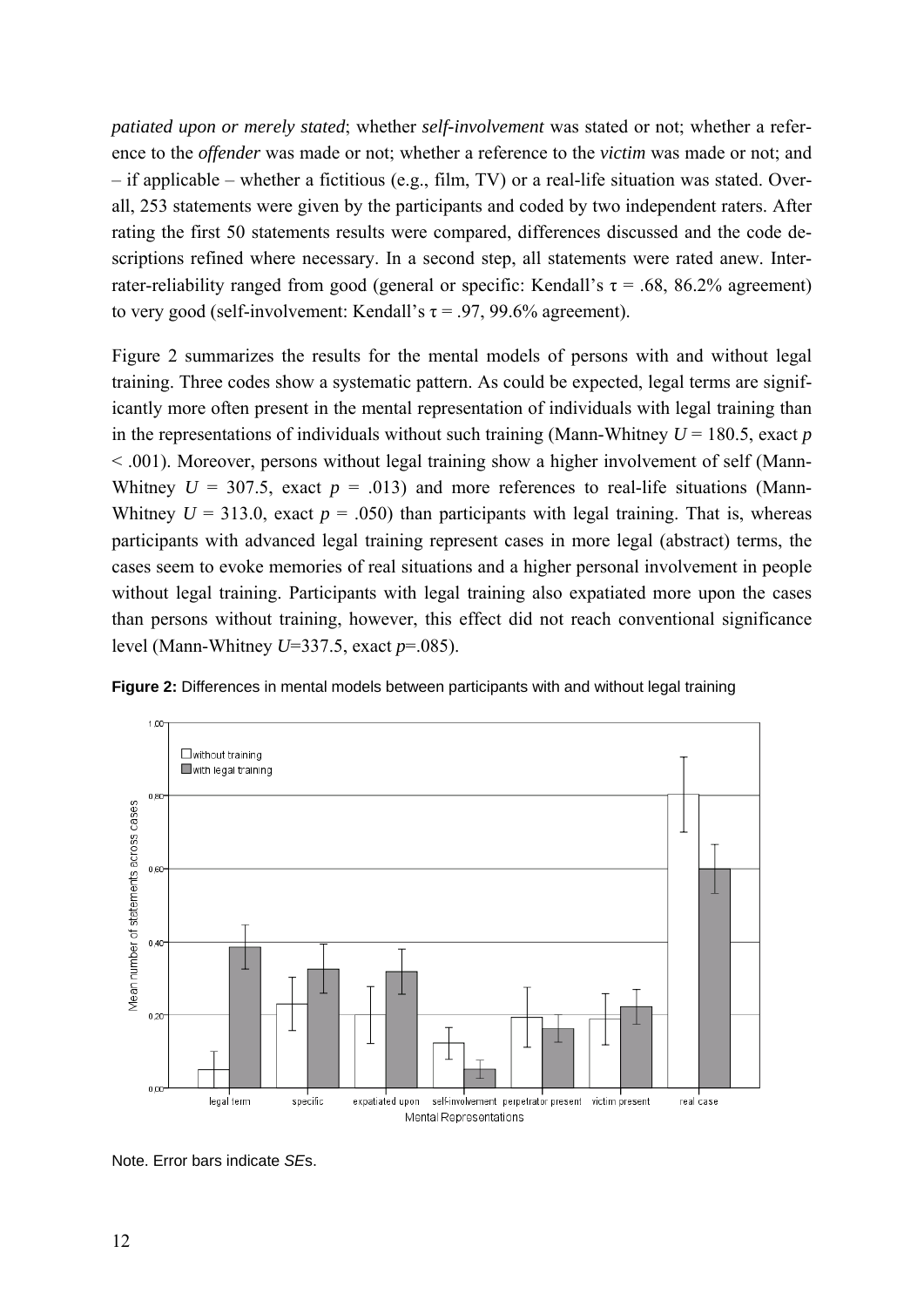# **Discussion**

The current study was designed to investigate the effects of training and information amount on decision quality, confidence and emotional reactions in legal cases concerning premeditation. In contrast to some findings concerning the quality of experts' judgments and decisions (e.g., Shanteau, 1992), we found that persons with legal training are clearly better than persons without training in judgments of premeditation. Hence, our findings are in accord with the majority of expertise research that shows superiority of experts over lay persons concerning performance (see e.g., Sonnentag, 2000). Our data allow generalizing these effects to the field of law. Our next hypotheses, that more information should make it more difficult to focus on the relevant parts, resulting in degraded judgment accuracy and that this effect should depend on legal training, was not supported by the data. That is, a higher amount of information in itself as well as in interaction with the level of legal training, had no influence on the judgment accuracy. This result might partially contradict with results on dilution effects (e.g., Nisbett et al., 1981; Smith, Stasson, & Hawkes, 1998).

In line with research on (over)confidence (Goodman-Delahunty et al., 2010; Lichtenstein & Fischhoff, 1977), participants with legal training were more confident in their decisions than participants without training. We also hypothesized that for individuals with legal training more information leads to higher confidence whereas the opposite effect will be observed for individuals without legal training. However, we did not find an interaction with the amount of information.

We had also expected that individuals with legal training would be less emotionally reactive to the content of the legal cases, that more information would lead to stronger emotional reactions driven by clearer mental representations, and that this latter effect would be stronger for individuals without legal training. The main effect for training and the interaction effect were supported by our data. The clear differences in mental representations between legally trained and untrained participants might account for the stronger emotional reaction of untrained persons: Trained persons constructed their mental representation mainly using (abstract) legal concepts whereas untrained persons heavily relied on instances of comparable cases they had heard of before or drawing parallels to instances they experienced themselves (selfinvolvement). The latter is likely to induce stronger affective reactions. Moreover, the lower affective reaction of trained participants seems to support the widely held belief that expert lawyers are less affectively influenced by the material and differ in their decision making from non-experts. Interestingly, we observed a differential effect of amount of information: Trained individuals' emotional reaction towards a case reduced with increasing amounts of information, whereas the emotional arousal for untrained participants increased with more information. Legally trained persons seem to become even more analytic with adding further information whereas the opposite is the case for untrained persons. This difference might be due to the fact that people without legal training are not able to appropriately evaluate the additional information. It is also possible that, as the information amount is augmented,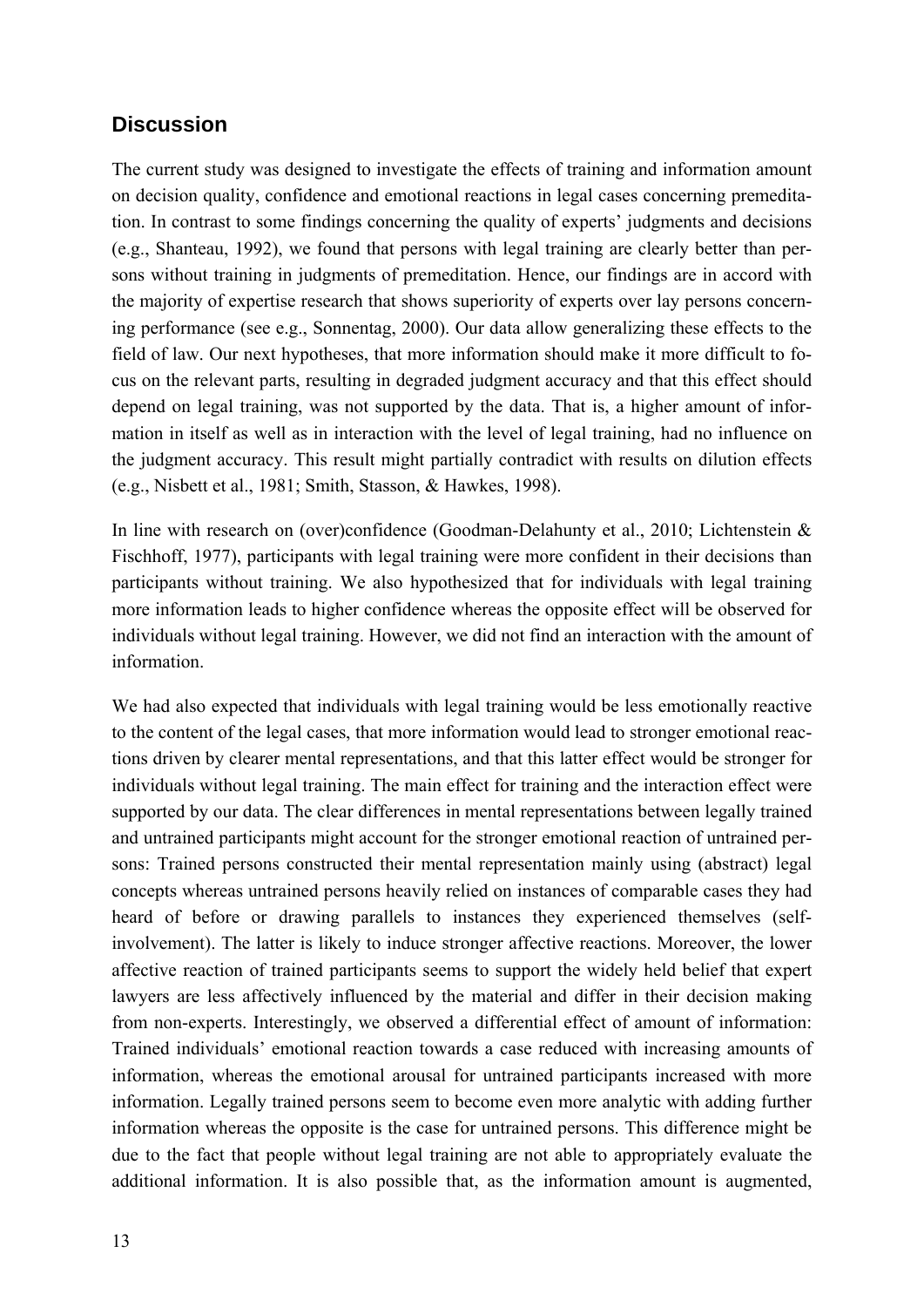trained judges recruit increasingly deliberative processing techniques (i.e., comparing the details of the case with existing knowledge structures relevant to the legal judgment) that abstract the given information to the point where the mental representation of the crime is no longer conducive to extreme emotional reactions.

Overall, our findings highlight the differences in how individuals with and without legal training make decisions in legal cases. Trained persons construct mental representations using legal terms. They analyze the case, and this process likely does not generate strong affective reactions. As a result of their superior legal knowledge they are likely to produce better judgments and are more confident in their decisions. Legally trained persons become less aroused when they have more information to process. In contrast, due to their lack of explicit legal knowledge, untrained persons seem to construct their mental representations mainly on the basis of comparable situations they know. They produce stronger affective reactions, particularly when given more information, and their judgments are considerably worse than those of trained persons.

In line with theoretical considerations (e.g., Herbig & Glöckner, 2009) and findings from expertise research (for an overview see Ericsson, Charness, Hoffman, & Feltovich, 2006) our results show that legal training can lead to different mental representations, differences in the accompanying integral emotions (Feigenson & Park, 2006), and also differences in judgment confidence. Moreover, for people in advanced professional training these representations should be better adapted to the complex reality of the domain (i.e., by containing more specific legal terms) and therefore lead to better judgments as shown in our results.

### **Limitations and Directions for Further Research**

At first glance it should not be surprising that individuals without legal training did not produce the same level of judgment performance as individuals with legal training. This is obvious since law students are more similar in legal knowledge to the judges of the Federal High Court whose ruling was taken as the standard by which judgment accuracy was assessed. The difference in legal knowledge between the two groups used in this experiment is further amplified by the fact that participants were not provided with a legal definition of premeditation. The observed differences in performance, thus, may also reflect a deeper divide in the understanding of what premeditation means for lay judges vs. trained judges. While it is customary to provide legal instructions to jurors in courts, research shows that only a minority of jurors (31%) actually understand these instructions (Thomas, 2010). In their function as lay judges, they are employed to legitimize jurisdiction, make laws and legal procedures more transparent and understandable, and represent the common public in the court (e.g., Machura, 2007). Our results show that in absence of a clear definition of premeditation, lay people resort to information processing strategies that are built on different mental representations, which is the key element that needs to be taken into account when comparing legal judgments of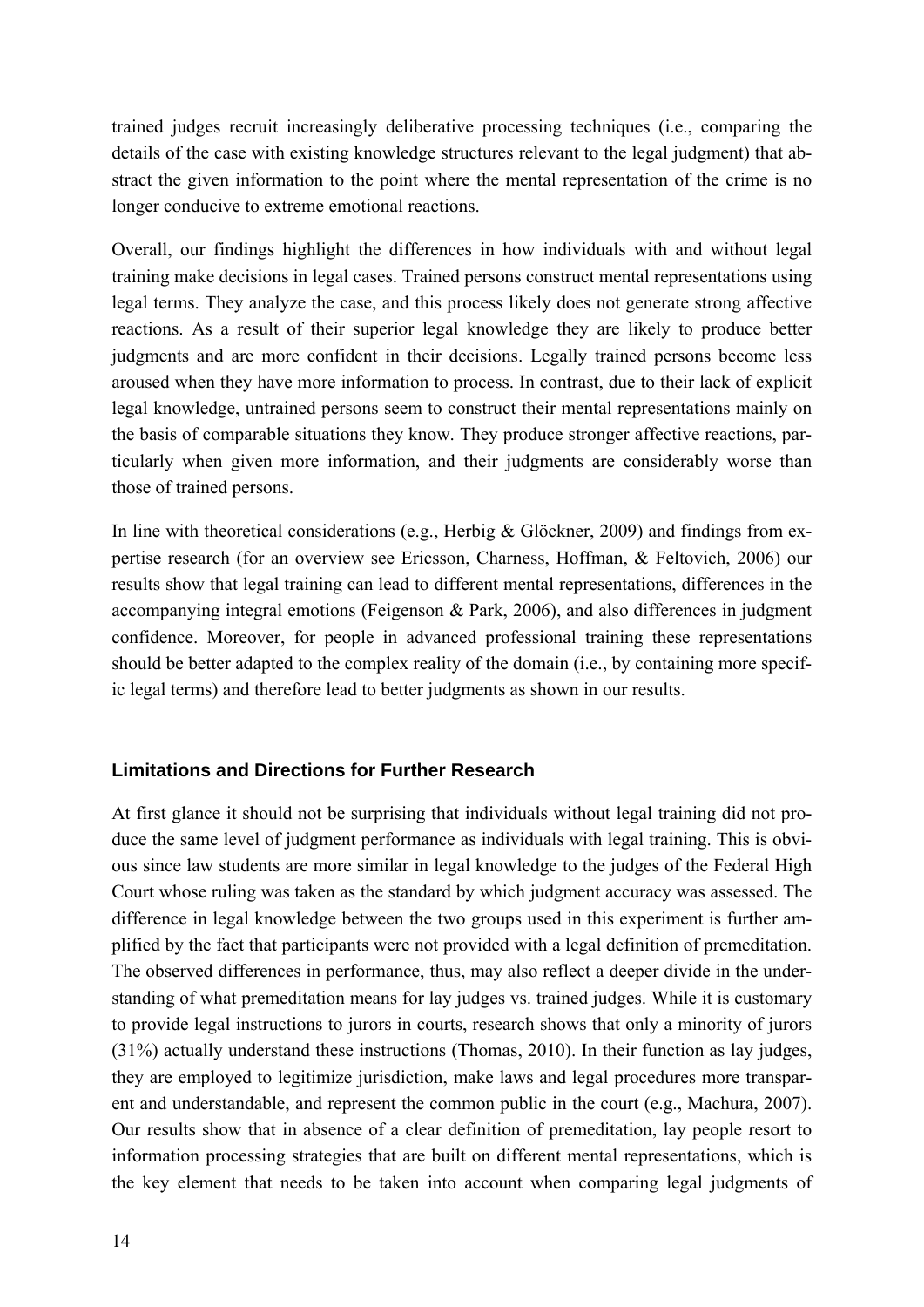trained vs. untrained judges. Nonetheless, differences in the conception of premeditation between legal scholars and the common public may create its own set of challenges for public policy makers, and future research should critically investigate the extent to which exogenous beliefs influence legal judgments (e.g., Giner-Sorolla, Chaiken, & Lutz, 2002) and whether jury instructions can change these beliefs.

As untrained legal decision makers are used in various functions in different legal systems (Ma, 1998 e.g. jurors or lay judges), the presented results are generalizeable particularly for this group. However, our participants with advanced legal training are not to be confused with legal experts, so that the contrast between groups should be interpreted with caution. Nonetheless, our results show that even without extensive legal and practical experience in the courtroom, advanced law students already construct a different mental image and rely less on emotions than on legal knowledge compared to students untrained in legal matters. It is still possible, though, that expert or highly experienced judges show different information processing than participants with advanced legal training. For example, with enough experience emotional reactions to the cases might develop into valid cues for legal judgment or give the expert judge a type of "meta-information" (i.e., knowledge on how to select, interpret, and weight relevant information). These speculations will have to be tested in future research with more experienced participants (i.e., professional judges).

In an effort to increase external and ecological validity over studies that employ fictional legal material, we used real legal cases that were decided by the German Federal Court of Justice. This was done in order to have an external criterion allowing a judgment standard against which our participants' judgments could be categorized into correct and incorrect judgments. However, even this external criterion is not immune to criticism. Judgments of the German Federal Court of Justice are not waterproof; actually, the simple fact that a case ends up in this highest German appellate court means that it went through courts at lower levels and is potentially ambiguous. Furthermore, rulings of the Federal Court of Justice are often hotly contested in legal academia. Nevertheless, the use of an external criterion for evaluating performance is important in researching consequences of training. It might be difficult to find specific criteria of judgment and decision quality in the legal domain in general (e.g., quality of legal argumentation, consistent use of legal theory etc.). However, we feel that our straightforward approach allows for a better insight into differences between legally trained and untrained persons.

# **Conclusion and Policy Implications**

Our research is a step towards understanding legal judgment and decision making on different levels of expertise. Practical recommendations on public policy related to legal procedures need to take into account that laypersons and people with advanced legal training deal quite differently with legal information. Therefore, legal procedures should differ depending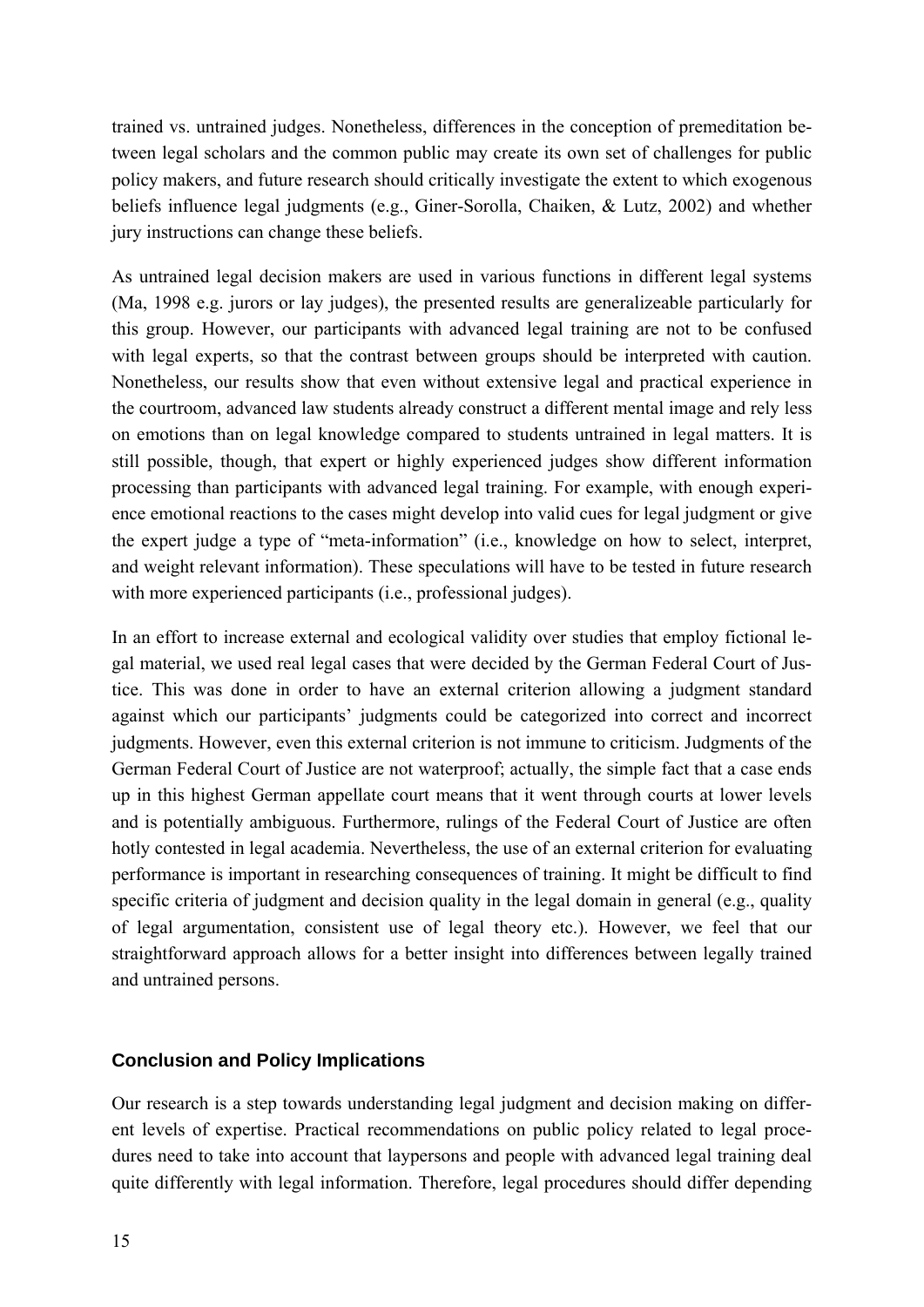on whether judgment rulings are made by jurors, lay judges, magistrates or professional judges. One important issue that policy makers need to resolve is whether lay judges should be given the same (and same amount) of information typically provided to professional judges. In the German court system, lay judges are usually provided with a synopsis of the evidence, whereas their professional colleagues have full access to the incriminating case material. While our data do not necessarily support the conclusion that lay judges are worse at handling more information, they do show that mental images and emotional reactions are sensitive to the amount of information provided. Given the propensity of untrained judges and jurors to have stronger emotional reactions to the case information, it seems questionable whether providing more information always leads to better (and unbiased) legal decisions.

In cases where laws are an instantiation of and based on the values of the common public, it is likely that representative yet untrained judges are quite similar in their legal judgments to their professional counterparts. Here a violation of commonly held beliefs and values may lead to an emotional reaction that is in line with the jurisdiction (i.e., a heinous crime is punished accordingly), thereby strengthening the link between emotions and legal decision making. However, there are also cases in which the intricacies of the law run counter to the general conception of fairness and justice, and the mental representation of the crime differs sharply for trained vs. untrained judges. In these cases it might be better to avoid providing lay judges with an abundance of case information.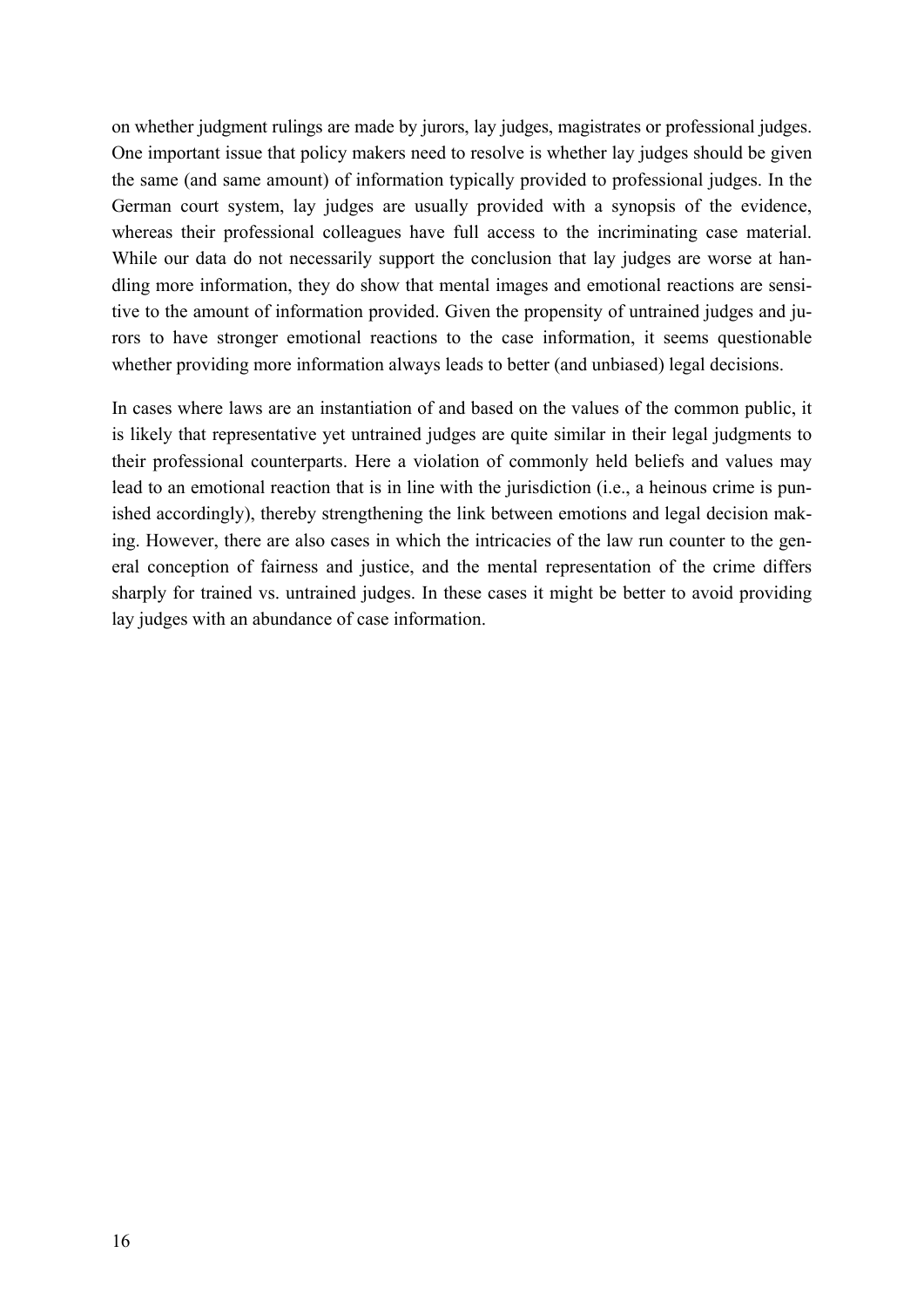# **References**

- Ask, K., & Granhag, P. A. (2007). Hot Cognition in Investigative Judgments: The Differential Influence of Anger and Sadness. Law and Human Behavior, 31, 537-551.
- Bechara, A., Damasio, H., Tranel, D., & Damasio, A. R. (1997). Deciding advantageously before knowing the advantageous strategy. Science, 275, 1293-1294.
- Blasi, G. L. (1995). What lawyers know Lawyering expertise, cognitive science, and the function of theory. Journal of Legal Education, 45, 313-397.
- Boshuizen, H. P. A., & Schmidt, H. G. (1992). On the role of biomedical knowledge in clinical reasoning by experts, intermediates and novices. Cognitive Science, 16, 153-184.
- Büssing, A., & Herbig, B. (2003). Implicit knowledge and experience in work and organizations. International Review of Industrial and Organizational Psychology, 18, 239-280.
- Carlson, K. A., & Russo, J. E. (2001). Biased interpretation of evidence by mock jurors. Journal of Experimental Psychology: Applied, 7, 91-103.
- Chase, W. G., & Simon, H. A. (1973). Perception in chess. Cognitive Psychology, 4, 55-81.
- Dickert, S., & Peters, E. (under review). Matching Task and Processing Characteristics: Some evidence for the roles of deliberation and affect in repeated decisions.
- Dijksterhuis, A., Bos, M. W., Nordgren L. F., & van Baaren R. B. (2006). On Making the Right Choice: The Deliberation-Without-Attention Effect. Science, 311, 1005-1007.
- Dörner, D., & Schaub, H. (1994). Errors in planning and decision-making and the nature of human information processing. Applied Psychology: An International Review, 43, 433- 453.
- Englich, B. (2005). "Give him five years!" Influences of partisan hecklers on judges' sentencing decisions. Zeitschrift fuer Sozialpsychologie, 36, 215-225.
- Englich, B., Mussweiler, T., & Strack, F. (2006). Playing dice with criminal sentences: The influence of irrelevant anchors on experts' judicial decision making. Personality and Social Psychology Bulletin, 32, 188-200.
- Englich, B., & Soder, K. (2009). Moody experts How mood and expertise influence judgmental anchoring. Judgment and Decision Making, 4, 41-50.
- Ericsson, K. A., Charness, N., Hoffman, R. R., & Feltovich, P. J. (Eds.). (2006). The Cambridge handbook of expertise and expert performance. Cambridge: Cambridge University Press.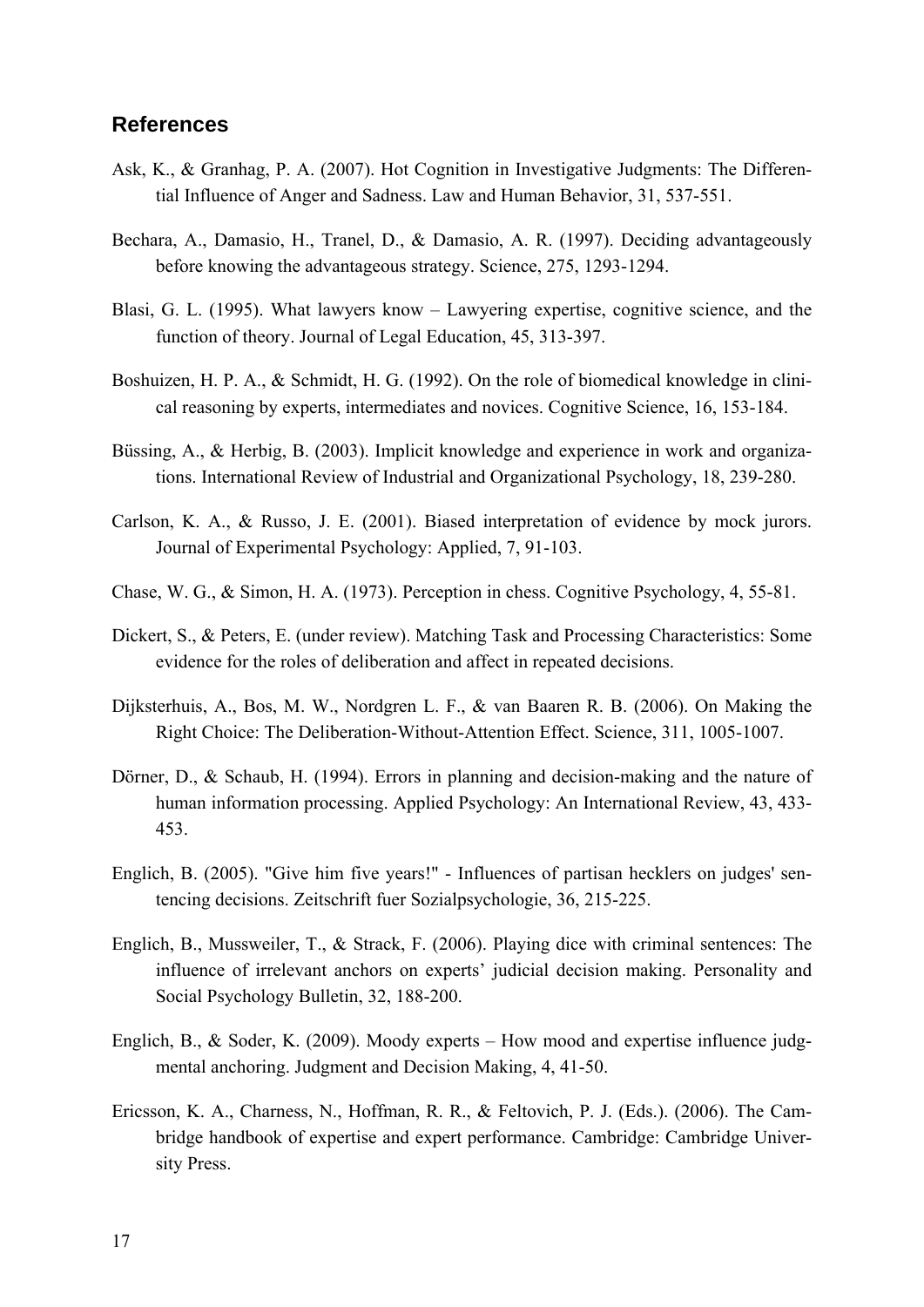- Feigenson, N., & Park, J. (2006). Emotions and attributions of legal responsibility and blame: A research review. Law and Human Behavior, 30, 143–161.
- Finucane, M. L., Alhakami, A., Slovic, P., & Johnson, S. M. (2000). The affect heuristic in judgments of risks and benefits. Journal of Behavioral Decision Making, 13, 1-17.
- Giner-Sorolla, R., Chaiken, S., & Lutz, S. (2002). Validity beliefs and ideology can influence legal case judgments differently. Law and Human Behavior, 25, 507–526.
- Glöckner, A., & Betsch, T. (2008). Modeling option and strategy choices with connectionist networks: Towards an integrative model of automatic and deliberate decision making. Judgment and Decision Making, 3, 215–228.
- Goodman-Delahunty, J., Granhag, P. A., Hartwig, M., & Loftus, E. F. (2010). Insightful or wishful: Lawyers' ability to predict case outcomes. Psychology, Public Policy, and Law, 16, 133-157
- Gould, W., Pitblado, J., & Sribney, W. (2006). Maximum Likelihood Estimation with Stata (3rd ed.). College Station, TX: Stata Press.
- Guthrie, C., Rachlinski, J. J., & Wistrich, A. J. (2000). Inside the judicial mind. Cornell Law Review, 86, 777-830.
- Guthrie, C., Rachlinski, J. J., & Wistrich, A. J. (2007). Blinking on the bench: How judges decide cases. Cornell Law Review, 93, 1-44.
- Haerem, T., & Rau, D. (2007). The influence of degree of expertise and objective task complexity on perceived task complexity and performance. Journal of Applied Psychology, 92, 1320-1331.
- Hastie, R., Schkade, D. A., & Payne, J. W. (1999). Juror judgments in civil cases: Hindsight effects on judgments of liability for punitive damages. Law and Human Behavior, 23, 597-614.
- Hayes, A. F., & Cai, L. (2007). Using heteroskedasticity-consistent standard error estimators in OLS regression: An introduction and software implementation. Behavior Research Methods, 39, 709-722.
- Herbig, B., & Glöckner, A. (2009). Experts and Decision Making: First steps towards a unifying theory of decision making in novices, intermediates and experts. (Preprints of the Max Planck Institute for Research on Collective Goods 2/2009). Bonn: Max Planck Institute for Research on Collective Goods.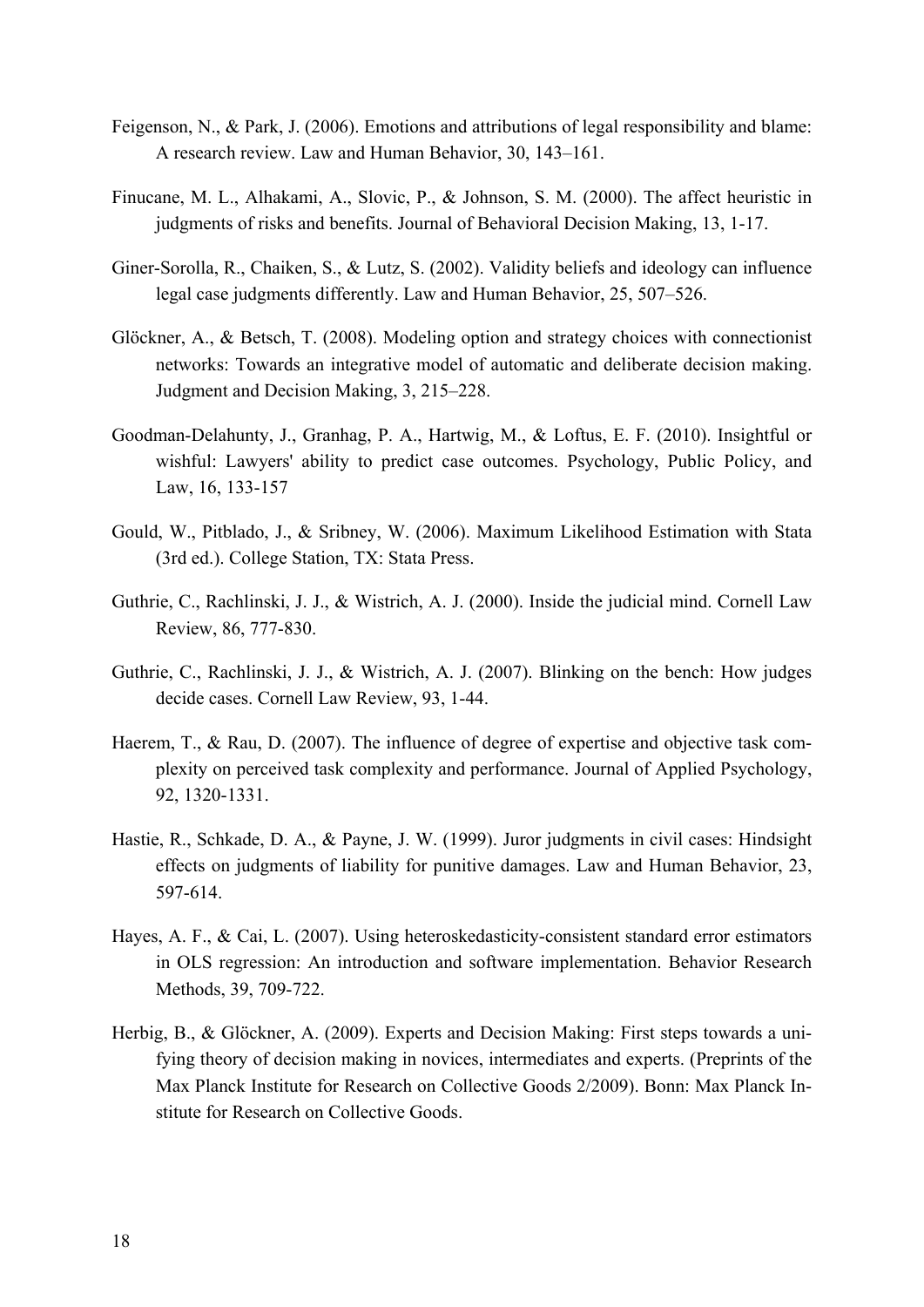- Holyoak, K. J. (1991). Symbolic connectionism: Toward third-generation theories of expertise. In K. A. Ericsson & J. Smith (Eds.), Toward a general theory of expertise (pp. 301–336). Cambridge: Cambridge University Press.
- Holyoak, K. J., & Simon, D. (1999). Bidirectional reasoning in decision making by constraint satisfaction. Journal of Experimental Psychology: General, 128, 3-31.
- Kahneman, D., & Klein, G. A. (2009). Conditions for Intuitive Expertise: A Failure to Disagree. American Psychologist, 64, 515-526.
- Klein, G. A. (1993). A recognition-primed decision (RPD) model of rapid decision making. In G. A. Klein, J. Orasanu, R. Calderwood, & C. E. Zsambok (Eds.), Decision making in action: Models and methods (pp. 138–147). Norwood, NJ: Ablex.
- Lesgold, A. M., Rubinson, H., Feltovich, P., Glaser, R., Klopfer, D., & Wang, Y. (1988). Expertise in complex skills: Diagnosing X-ray pictures. In M. T. H. Chi, R. Glaser, & M. J. Farr (Eds.), The Nature of Expertise (pp. 311-342). Hillsdale, NJ: Erlbaum.
- Lichtenstein, S., & Fischhoff, B. (1977). Do those who know more also know more about how much they know? Organizational Behavior & Human Performance, 20, 159-183.
- Luce, M. F., Bettman, J. R., & Payne, J. W. (1997). Choice processing in emotionally difficult decisions. Journal of Experimental Psychology: Learning, Memory, and Cognition, 23, 384-405.
- Luce, M. F., Payne, J. W., & Bettman, J. R. (1999). Emotional trade-off difficulty and choice. Journal of Marketing Research, 36, 143-159.
- Luce, M. F., Payne, J. W., & Bettman, J. R. (2001). The impact of emotional tradeoff difficulty on decision behavior. In E. U. Weber, J. Baron, & G. Loomes (Eds.), Conflict and tradeoffs in decision making (pp. 86-109). New York, NY: Cambridge University Press.
- Ma, Y. (1998). Lay participation in criminal trials: A comparative perspective. International Criminal Justice Review, 8, 74-94.
- Machura, S. (2001). Interaction between lay assessors and professional judges in German mixed courts. International Review of Penal Law, 72, 29.
- Machura, S. (2007). Lay assessors of German administrative courts: Fairness, power-distance orientation, and deliberation activity. Journal of Empirical Legal Studies, 4, 331-363.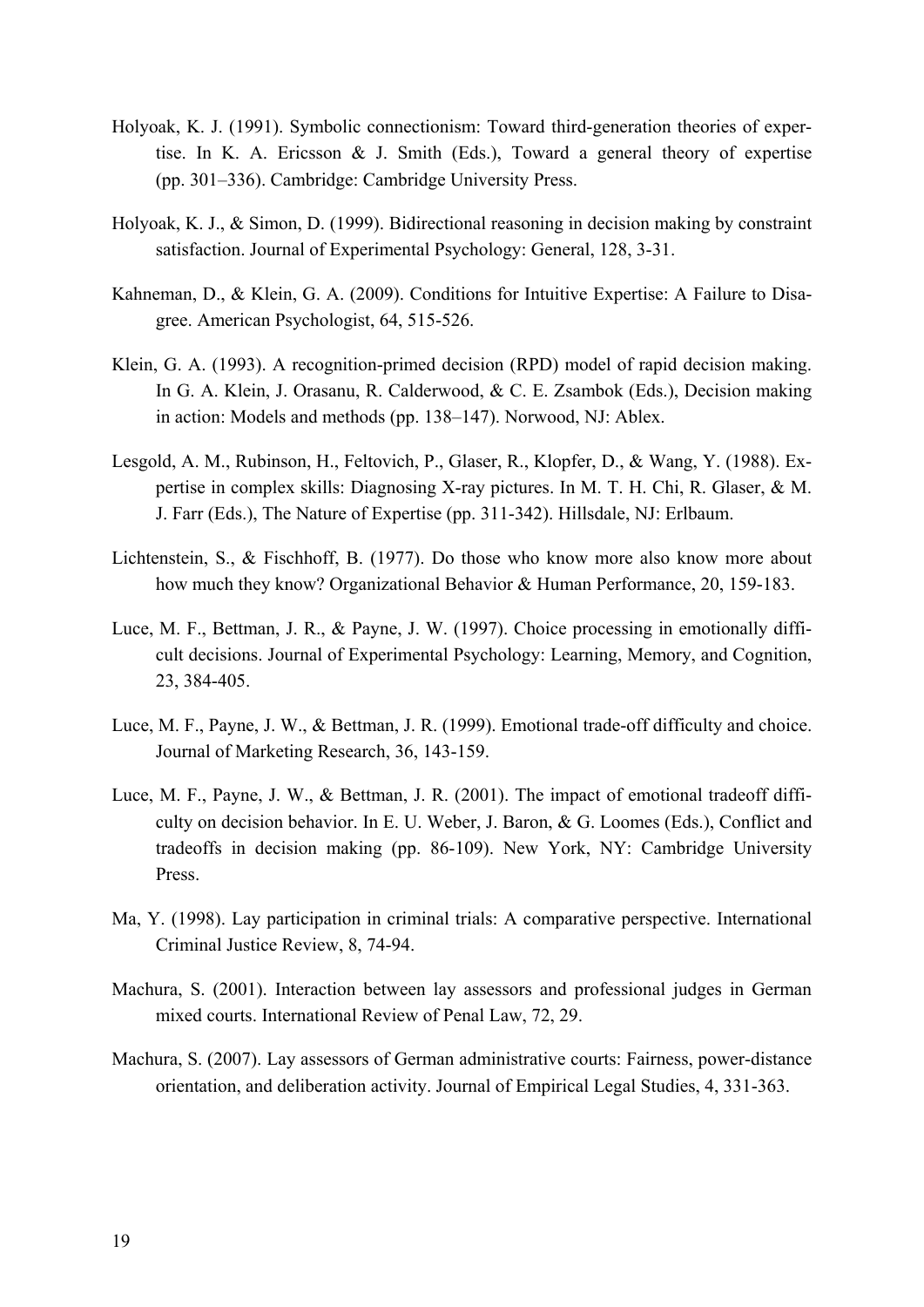- Marchant, G., & Robinson, J. (1999). Is knowing the tax code all it takes to be a tax expert? On the development of legal expertise. In R. J. Sternberg & J. S. Horvath (Eds.), Tacit knowledge in professional practice: researcher and practitioner perspectives (pp. 3-20). Mahwah, NJ: Lawrence Erlbaum.
- Marchant, G., Robinson, J., Anderson, U., & Schadewald, M. (1991). Analogical transfer and expertise in legal reasoning. Organizational Behavior and Human Decision Processes, 48, 272-290.
- Marchant, G., Robinson, J., Anderson, U., & Schadewald, M. (1993). The use of analogy in legal argument: Problem similarity, precedent, and expertise. Organizational Behavior and Human Decision Processes, 55, 95-119.
- Miles, M. B., & Huberman, A. M. (1984). Qualitative data analysis. Beverly Hills, CA: Sage.
- Naqvi, N., Shiv, B., & Bechara, A. (2006). The role of emotion in decision making: A cognitive neuroscience perspective. Current Directions in Psychological Science, 15, 260- 264.
- Nievelstein, F., van Gog, T., Boshuizen, H. P. A., & Prins, F. J. (2010). Effects of conceptual knowledge and availability of information sources on law students' legal reasoning. Instructional Science, 38, 23-35.
- Nisbett, R. E., Zukier, H., & Lemley, R. E. (1981). The dilution effect: Nondiagnostic information weakens the impact of diagnostic information. Cognitive Psychology, 13, 248- 277.
- Payne, J. W., Bettman, J. R., & Johnson, E. J. (1992). Behavioral decision research: A constructive processing perspective. Annual Review of Psychology, 43, 87-131.
- Pennington, N., & Hastie, R. (1986). Evidence evaluation in complex decision making. Journal of Personality and Social Psychology, 51, 242-258.
- Pennington, N., & Hastie, R. (1988). Explanation-based decision making: Effects of memory structure on judgment. Journal of Experimental Psychology: Learning, Memory, and Cognition, 14, 521-533.
- Pennington, N., & Hastie, R. (1992). Explaining the evidence: Tests of the Story Model for juror decision making. Journal of Personality and Social Psychology, 62, 189-206.
- Read, S. J., Vanman, E. J., & Miller, L. C. (1997). Connectionism, parallel constraint satisfaction and gestalt principles: (Re)introducting cognitive dynamics to social psychology. Personality and Social Psychology Review, 1, 26-53.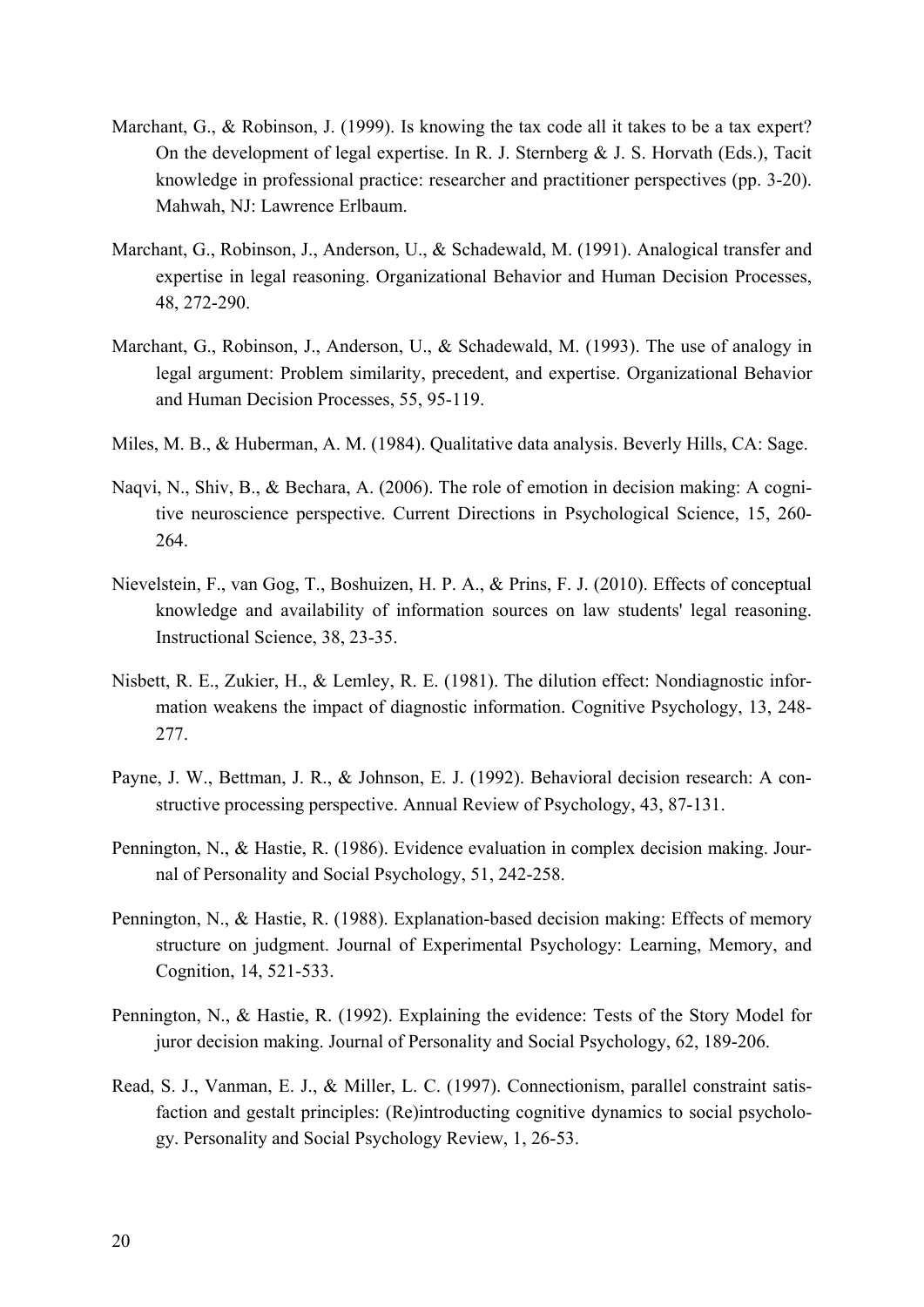- Reyna, V. F., & Lloyd, F. J. (2006). Physician decision making and cardiac risk: Effects of knowledge, risk perception, risk tolerance, and fuzzy processing. Journal of Experimental Psychology: Applied, 12, 179–195.
- Rogers, W. H. (1993). Regression standard errors in clustered samples. Stata Technical Bulletin, 13, 19-23.
- Schwarz, N. (2002). Feelings as information: Judgments and processing strategies. In T. Gilovich, D. Griffin, & D. Kahneman (Eds.), Heuristics and biases: The psychology of intuitive judgment (pp. 534-547). Cambridge: Cambridge University Press.
- Schwarz, N., & Clore, G. (1983). Mood, misattribution, and judgments of well-being: Informative and directive functions of affective states. Journal of Personality and Social Psychology, 45, 513–523.
- Shafir, E., Simonson, I., & Tversky, A. (1993). Reason-based choice. Cognition, 49, 11-36.
- Shanteau, J. (1992). Competence in experts: the role of task characteristics. Organizational Behavior and Human Decision Processes, 53, 252-266.
- Simon, D. (2004). A third view of the black box: cognitive coherence in legal decision making. University of Chicago Law Review, 71, 511-586.
- Simon, D., Snow, C. J., & Read, S. J. (2004). The redux of cognitive consistency theories: Evidence judgments by constraint satisfaction. Journal of Personality and Social Psychology, 86, 814–837.
- Slovic, P., Finucane, M., Peters, E., & MacGregor, D. G. (2002). The affect heuristic. In T. Gilovich, D. Griffin, & D. Kahneman (Eds.), Heuristics and biases: the psychology of intuitive judgment (pp. 397-420). New York: Cambridge University Press.
- Smith, H. D., Stasson, M. F., & Hawkes, W. G. (1998). Dilution in legal decision making: Effect of non-diagnostic information in relation to amount of diagnostic evidence. Current Psychology, 17, 333-345.
- Sonnentag, S. (2000). Expertise at work: Experience and excellent performance. International Review of Industrial and Organizational Psychology, 15, 223-264.
- Spellman, B. A. (2010). Judges, expertise, and analogy. In D. Klein & G. Mitchell (Eds.), The Psychology of Judicial Decision Making (pp. 149-163). Oxford: Oxford University Press.
- Ste-Marie, D. M. (1999). Expert-novice differences in gymnastic judging: An informationprocessing perspective. Applied Cognitive Psychology, 13, 269–281.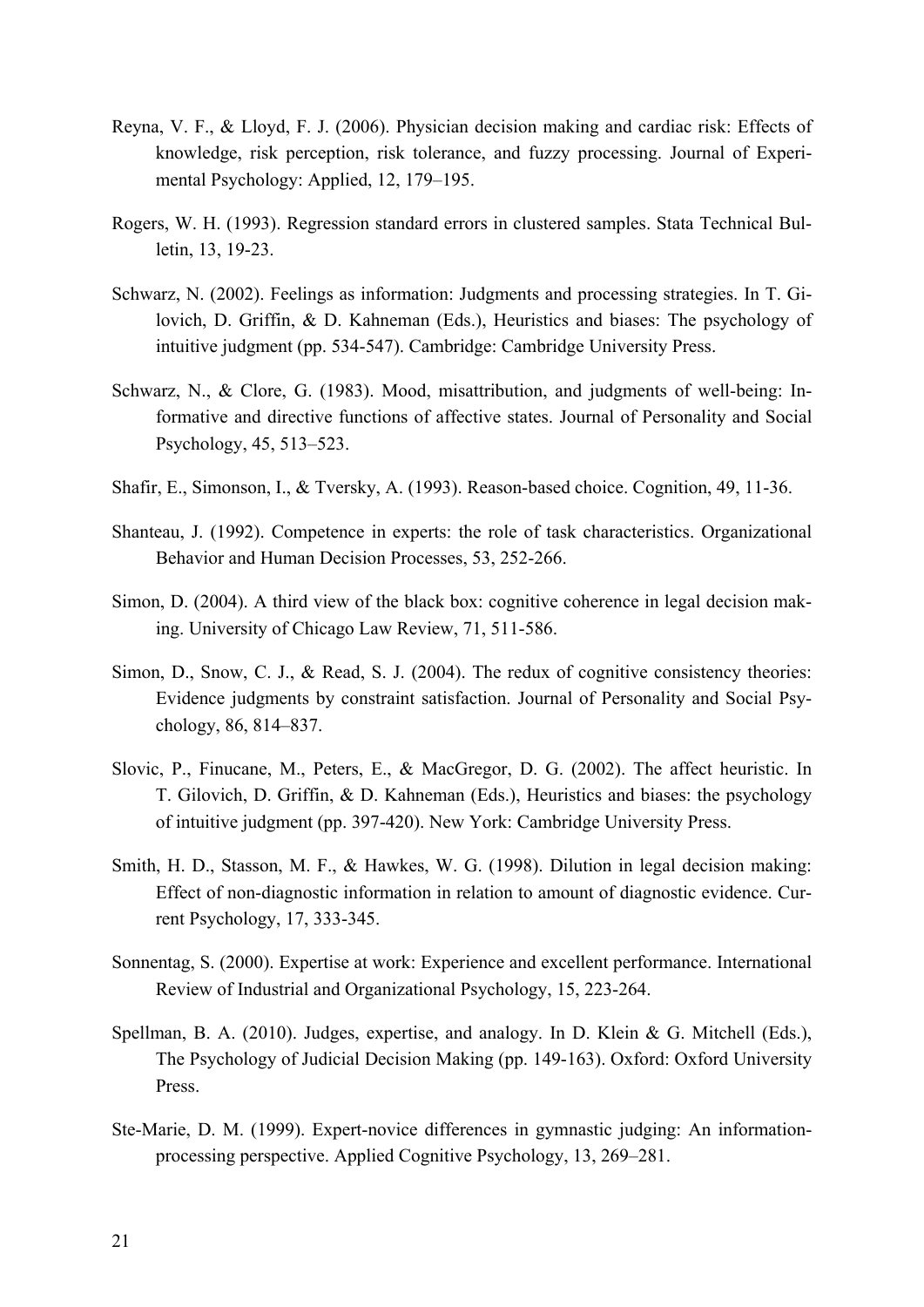Thomas, C. (2010). Are Juries Fair? London : Ministry of Justice

- Wessel, E., Drevland, G. C. B., Eilertsen, D. E., & Magnussen, S. (2006). Credibility of the emotional witness: A study of ratings by court judges. Law and Human Behavior, 30, 221-230.
- Zukier, H. (1982). The dilution effect: The role of the correlation and the dispersion of predictor variables in the use of nondiagnostic information. Journal of Personality and Social Psychology, 41, 1163-1174.